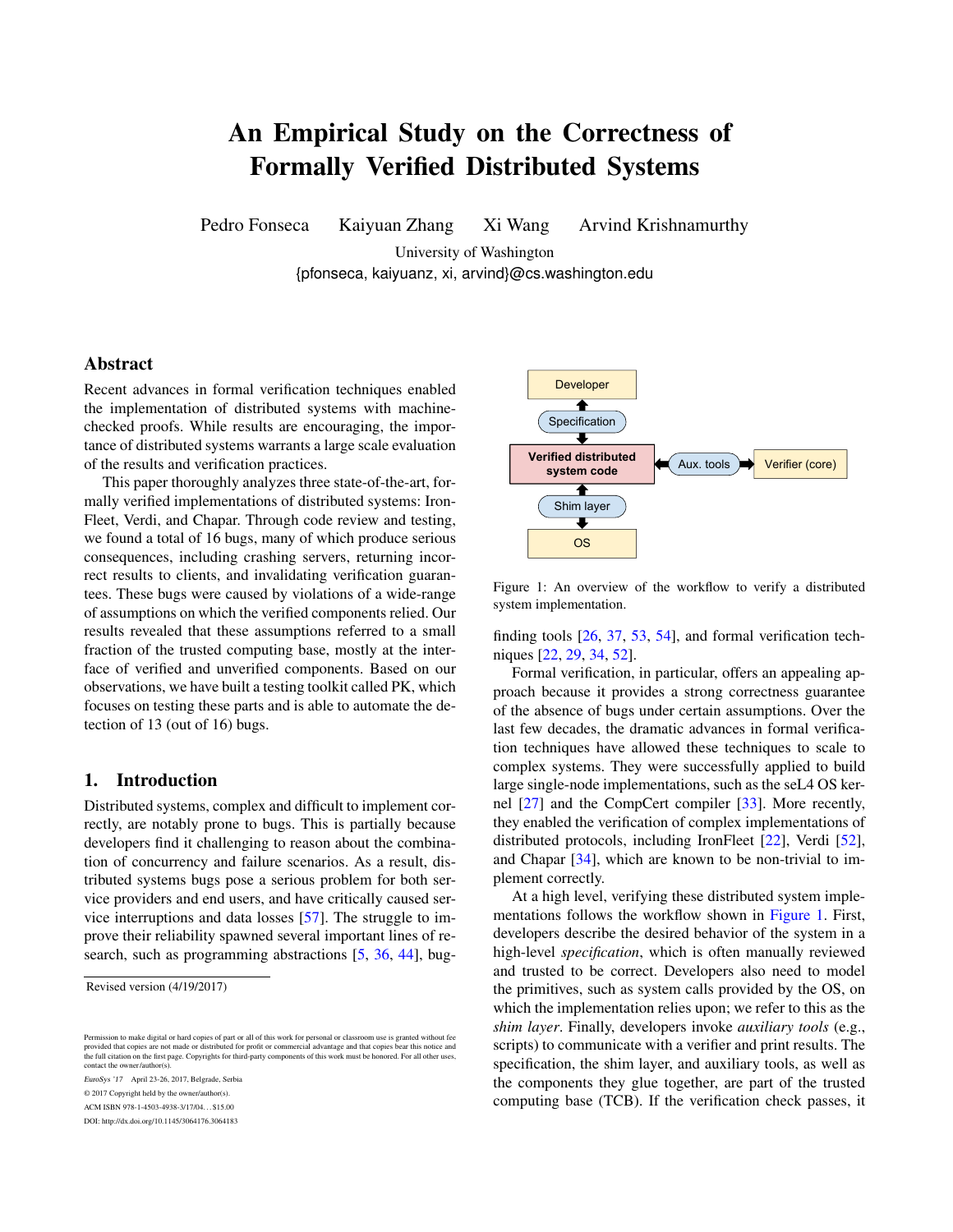<span id="page-1-0"></span>

|                  | Protocol      | Consistency           | Code size              |
|------------------|---------------|-----------------------|------------------------|
| <b>IronFleet</b> | Multi-Paxos   | Linearizability $(*)$ | 34K lines of Dafny/C#  |
| Verdi            | Raft          | Linearizability       | 54K lines of Coq/OCaml |
| Chapar           | <b>12.381</b> | Causal                | 20K lines of Coq/OCaml |

 $(\star)$  IronFleet's specification does not guarantee exactly-once semantics. See [§5.](#page-8-0) Figure 2: Summary of the verified distributed systems we analyzed.

guarantees the correctness of the implementation, assuming the TCB is correct.

This paper conducts the first empirical study on the correctness of formally verified implementations of distributed systems. While formal verification gives a strong correctness guarantee under certain assumptions, our overarching research goal is to understand the effectiveness of current verification practices: what types of bugs occur in the process of verifying a distributed system, and where do they occur? We focus on possible bugs in distributed systems; bugs in external components, such as the OS, the verifier, or the hardware, are beyond the scope of this paper.

In particular, this paper addresses the following three research questions:

- 1. How reliable are existing formally verified distributed systems and what are the threats to their correctness?
- 2. How should we test the assumptions relied upon by verification?
- 3. How can we move towards real-world, "bug-free" distributed systems?

To answer these questions, we studied three state-of-theart verified distributed systems [\(Figure 2\)](#page-1-0). We acknowledge that these systems, although with a formal correctness proof, are research prototypes; our ultimate goal is *not* to find bugs in them, but rather to understand the impact of the assumptions made by formal verification practices when applied to building distributed systems. [§3](#page-3-0) will provide a detailed discussion of our methodology.

Our four main contributions follow. Surprisingly, we have found 16 bugs in the verified systems that have a negative impact on the server correctness or on the verification guarantees. Importantly, analyzing their causes reveals a wide range of mismatched assumptions (e.g., assumptions about the unverified code, unverified libraries, resources implicitly used by verified code, verification infrastructure, and specification). This finding suggests that a single testing technique would be insufficient to test all the assumptions that actually fail in real-world scenarios when building verified distributed systems; instead, developers need a similarly diversified testing toolkit.

Second, we observe that the identified bugs occur at the *interface* between verified and other components, namely in the specification, shim layer, and auxiliary tools, rather than in the rest of the system (e.g., the OS). These interface components typically consist of only a few hundred lines of source code, which represent a tiny fraction of the entire

TCB (e.g., the OS and verifier). However, they capture important assumptions made by developers about the system; their correctness is vital to the assurances provided by verification and to the correct functioning of the system.

Third, *none* of these bugs were found in the distributed protocols of verified systems, despite that we specifically searched for protocol bugs and spent more than eight months in this process. This result suggests that these verified distributed systems *correctly* implement the distributed system protocols, which is particularly impressive given the notorious complexity of distributed protocols. The absence of protocol bugs found in the verified systems sharply contrasts with the results of an analysis we conducted of known bugs in *unverified* distributed systems. This analysis confirms that even mature, unverified distributed systems suffer from many protocol-level bugs. It suggests that these verification techniques are effective in significantly improving the reliability of distributed systems.

Finally, based on the evaluation results and with the goal of complementing verification techniques, we built the  $PK<sup>1</sup>$  $PK<sup>1</sup>$  $PK<sup>1</sup>$ testing toolchain that detects the majority of the bugs found. The toolkit can be generalized to find similar bugs in other verified systems. Inspired by the findings of our study, we limited testing to the components that were found to be the source of bugs for *real-world verified systems*. In particular, our toolchain does not test verified components; it tests only the TCB and, additionally, it *focuses* testing on the interface between verified and unverified components.

## 2. Background

This section provides background on verification techniques, replicated distributed protocols, and the verified distributed systems that we analyzed.

#### 2.1 Machine-Checked Verification

An important technique to formally reason about systems relies on the programmer writing formal *proofs*. As opposed to pen-and-paper proofs, machine-checked proofs provide the assurance that each step in the proof is correct—a key factor given that proofs can be extensive and complex.

Verification provides a formal guarantee that the system satisfies a *specification*, which consists of: (1) a formal description of the properties (behavior) that the system must satisfy, and (2) the assumptions made about the environment, such as the network and file system.

The specification is a critical concept in verification. The specification is important to (a) informally convince developers that the system has the properties that they desire and (b) formally verify other systems through *compositional* verification techniques. The former application of the specification relies on the fact that the specification is often smaller and simpler than the implementation, increasing developer's confidence that it is correct through manual inspection.

<span id="page-1-1"></span><sup>1</sup> PK is an acronym for Panacea Kit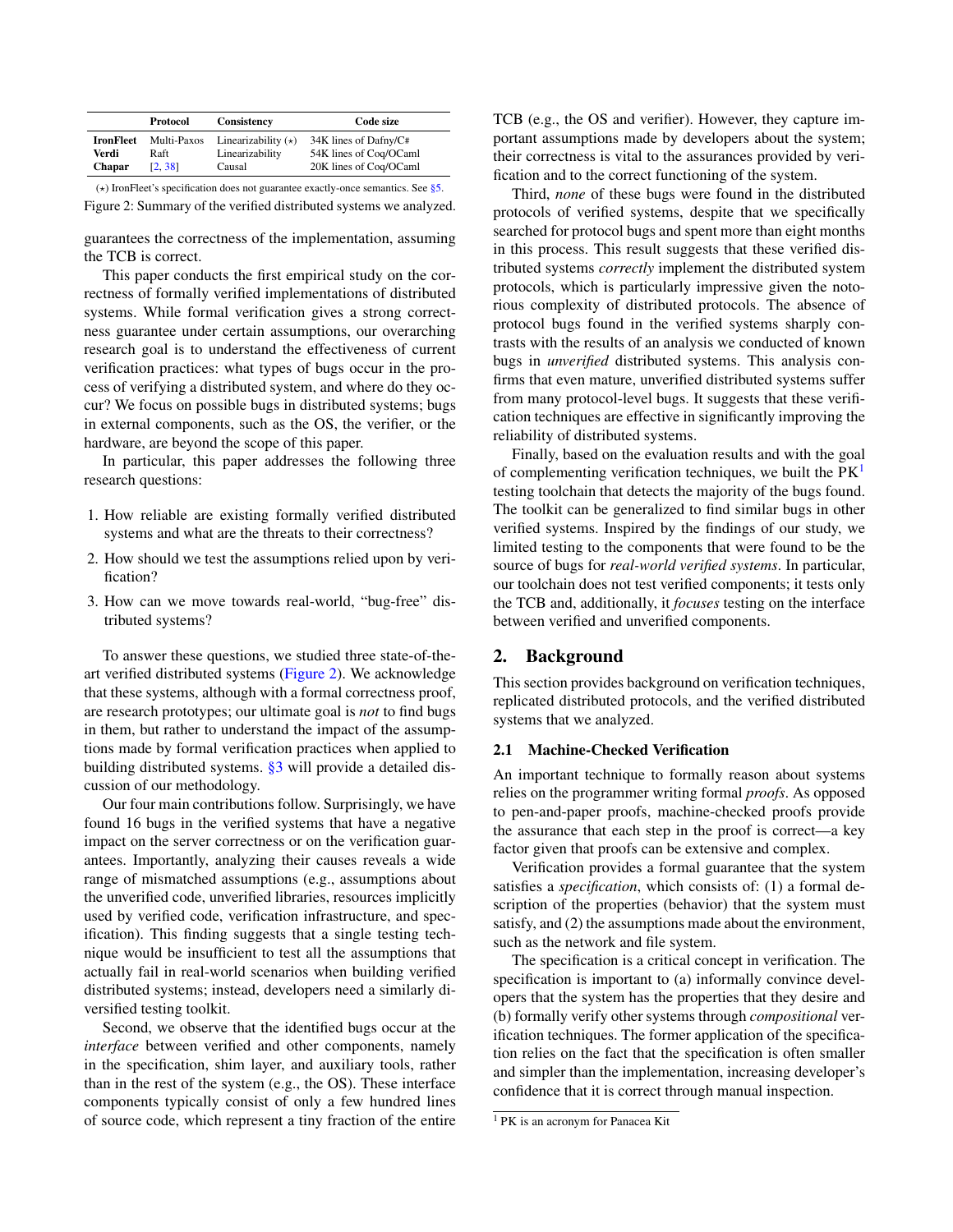<span id="page-2-3"></span>

| Bug                      | Component                   | Trigger                  | <b>Incorrect results</b> | Crash | Impact                      | Reported | Fixed | PК |
|--------------------------|-----------------------------|--------------------------|--------------------------|-------|-----------------------------|----------|-------|----|
| <b>Specification</b>     |                             |                          |                          |       |                             |          |       |    |
| Ι1                       | High-level specification    | Packet duplication       |                          |       | Void exactly-once guarantee |          |       |    |
| C <sub>4</sub>           | Test case                   |                          |                          |       | Void client guarantee       |          |       |    |
| <b>Verification tool</b> |                             |                          |                          |       |                             |          |       |    |
| I <sub>2</sub>           | Verification framework      | Incompatible libraries   |                          |       | Verify incorrect programs   |          |       |    |
| I3                       | Verification framework      | Signal delivered         |                          |       | Verify incorrect programs   |          |       |    |
| I4                       | <b>Binary libraries</b>     |                          |                          |       | Prevent verification        |          |       |    |
| <b>Shim layer</b>        |                             |                          |                          |       |                             |          |       |    |
| V <sub>1</sub>           | Client-server communication | Partial socket read      |                          |       | Crash server                |          |       |    |
| V <sub>2</sub>           | Client-server communication | Client input             |                          |       | Inject commands             |          |       |    |
| V <sub>3</sub>           | Recovery                    | Replica crash            |                          | ✓     | Crash server                |          |       |    |
| V <sub>4</sub>           | Recovery                    | Replica crash            |                          |       | Crash server                |          |       |    |
| V <sub>5</sub>           | Recovery                    | OS error during recovery |                          |       | Incomplete recovery         |          |       |    |
| V <sub>6</sub>           | Server-server communication | Lagging replica          |                          |       | Crash server                |          |       |    |
| V <sub>7</sub>           | Server-server communication | Lagging replica          |                          | √     | Crash server                |          |       |    |
| V8                       | Server-server communication | Lagging replica          |                          |       | Crash server                |          |       |    |
| C <sub>1</sub>           | Server-server communication | Packet duplication       |                          |       | Violate causal consistency  |          |       |    |
| C <sub>2</sub>           | Server-server communication | Packet loss              |                          |       | Return stale results        |          |       |    |
| C <sub>3</sub>           | Server-server communication | Client input             |                          |       | Hang and corrupt storage    |          |       |    |

Figure 3: Bugs that our analysis found in the high-level specification, verification tool, and shim layer of verified distributed systems. Some bugs caused servers to crash or to produce incorrect results, and most bugs are detected by our testing toolchain (PK). We reported all listed bugs to developers, except bug V6 and bug V7, which the developers had already fixed.

Importantly, all formal guarantees provided by machinechecked verification are valid as long as the *trusted computing base* (TCB) is correct. For verified systems, the TCB includes: the specification, the verification tools (e.g., verifier, compiler, build system), and the runtime infrastructure (e.g., libraries, OS, hardware). With a correct TCB, verification ensures that the implementation "bug-free."

#### <span id="page-2-0"></span>2.2 Replicated Distributed Protocols

The systems we studied implement replicated distributed protocols. IronFleet and Verdi implement *replicated state machine* protocols (MultiPaxos [\[30\]](#page-14-10) and Raft [\[45\]](#page-14-11), respectively), while Chapar implements a replicated key-value store that provides *causal consistency* [\[2,](#page-13-1) [38\]](#page-14-9). This section provides background about these protocols.

Replicated state machine protocols. Replicated state machine (RSM) protocols replicate an arbitrary state machine over a set of replicas while providing the abstraction of a single server running a single state machine. Both MultiPaxos and Raft, which are leader-based, aim to provide fault-tolerance under the crash-fault model where replicas and clients communicate over asynchronous networks. MultiPaxos and Raft provide linearizable [\[23\]](#page-14-12) semantics to clients—the strongest consistency guarantee [\[31\]](#page-14-13).

Causal consistency protocols. Causal consistency, a weaker form of consistency, uses the notion of *potential causality* [\[28\]](#page-14-14). It imposes fewer restrictions on implementation behavior than linearizability, potentially improving performance while still providing intuitive semantics. Lloyd et al. [\[38\]](#page-14-9) and Ahamad et al. [\[2\]](#page-13-1) proposed two different algorithms for causal consistency.

## <span id="page-2-2"></span>2.3 Verified Systems Surveyed

We survey three state-of-the-art verified distributed systems: IronFleet, Verdi, and Chapar.

IronFleet. IronFleet proposes a methodology to verify distributed systems that relies on state machine refinement [\[1,](#page-13-2) [19,](#page-14-15) [29\]](#page-14-5) and Hoare-logic verification [\[16,](#page-13-3) [24\]](#page-14-16). It provides a verified implementation of a MultiPaxos server library  $(\S2.2)$  and an implementation of a counter that uses the library.<sup>[2](#page-2-1)</sup> IronFleet aims at proving the safety (linearizability) and liveness of the MultiPaxos library.

IronFleet is implemented and verified using Dafny. The Dafny compiler and verifier [\[32\]](#page-14-17) relies on a low-level compiler and verifier (Boogie [\[4\]](#page-13-4)) and on an SMT solver (Z3 [\[14\]](#page-13-5)). Some of IronFleet's non-verified implementation code is written in C#.

Verdi. Verdi's methodology to verify distributed systems relies on a *verified transformer* [\[52\]](#page-15-3). It verifies a server implementation of the Raft protocol  $(\S2.2)^2$  $(\S2.2)^2$  $(\S2.2)^2$  and seeks to prove its safety properties (linearizability). Verdi provides durability (operations are written to disk) and implements recovery (replicas can recover from a crash).

Verdi is verified and implemented using the Coq proof assistant [\[13\]](#page-13-6). It invokes Coq to translate its verified code into OCaml, which is then either interpreted by the OCaml interpreter or compiled into a binary by the OCaml compiler. Some of Verdi's non-verified code is written in OCaml.

Chapar. Chapar proposes a methodology to verify distributed systems with causal consistency semantics. It verifies a key-value store that implements the two causal consistency algorithms described in [§2.2.](#page-2-0) Chapar seeks to prove the safety properties of both servers and clients.

<span id="page-2-1"></span><sup>&</sup>lt;sup>2</sup> IronFleet and Verdi implement additional, simpler protocols. We consider these to be secondary and outside the scope of this paper.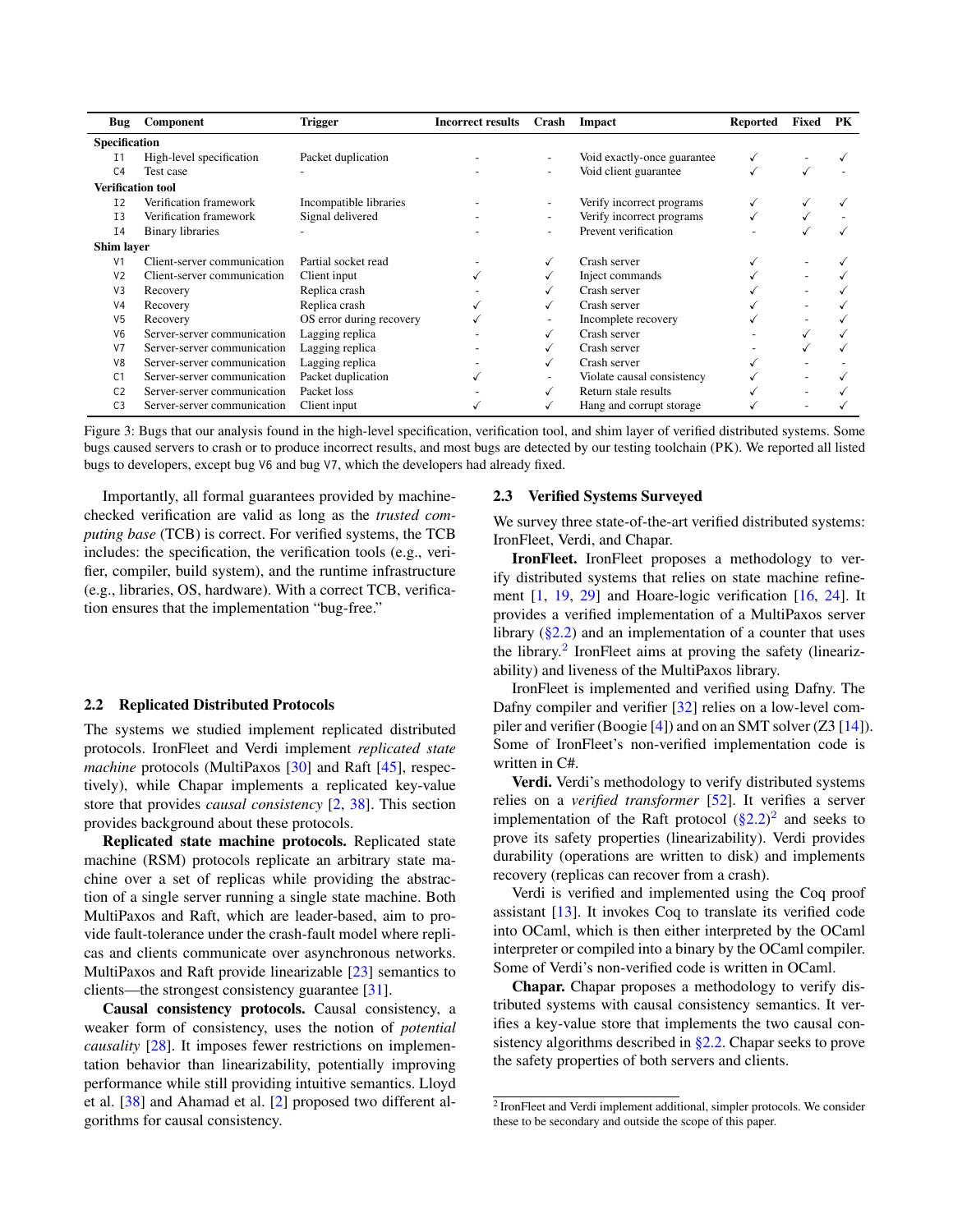Like Verdi, the Chapar server is implemented and verified using Coq and OCaml. Chapar also verifies the client application using model checking.

# <span id="page-3-0"></span>3. Methodology

This section describes the methodology we used in our study and discusses some of its limitations.

## 3.1 Scope

Our study analyzed two aspects of each verified distributed system:

1. Overall correctness. We studied the overall correctness of the server implementation (shim layer and verified code).<sup>[3](#page-3-1)</sup> Thus, we did not restrict the analysis to verified components or verified properties.

2. Verification guarantees. We studied the specification and verification tools used to verify the systems. This analysis allowed us to understand the extent to which formal verification guarantees cover properties and components.

#### <span id="page-3-3"></span>3.2 Analysis Techniques

We relied on the following methods to analyze the correctness of the implementations and their formal guarantees.

Analysis of code and documentation. We analyzed the verified systems' source code and specification. In addition, we leveraged existing documentation to understand their design. We identified assumptions the systems made and formulated hypotheses about missing or incorrect functions that could constitute bugs.

Testing of implementation. We tested the implementations using a network and file system fuzzer, and we developed test cases to check the correctness of different components. Furthermore, we applied traditional debugging techniques, such as debuggers and packet sniffers, to gain a better understanding of the implementations and to confirm or rebut our hypotheses throughout our study. We incorporated the testing tools we developed into our PK toolchain  $(\S 3.3)$ .

Comparison of systems and interaction with developers. We cross-checked the different verified systems by checking whether bugs found in one such system also existed in the others. In addition, we checked whether bugs found in non-verified systems existed in the verified systems analyzed as well. We reported to developers of the verified systems the bugs we found using their issue trackers.

## <span id="page-3-2"></span>3.3 PK Testing Toolchain

Our analysis of the verified systems identified a series of specific bugs that impaired their overall correctness or verification guarantees. Importantly, these bug examples, which were gathered using the methods explained in [§3.2,](#page-3-3) enabled us to develop the PK testing toolchain that *systematizes* the search for similar bugs. [Figure 4](#page-3-4) provides an overview of

<span id="page-3-4"></span>

| <b>Shim laver</b>                                                                    |
|--------------------------------------------------------------------------------------|
| Verifying additional components of the system $(\frac{64.4}{9.4}, \frac{64.5}{9.8})$ |
| Verifying resource usage and liveness properties $(\S 4.4)$                          |
| Improving documentation of libraries $(\frac{84.4}{)}$                               |
| Testing focused on the shim layer $(\S 4.5)$                                         |
| Testing implicit resource usage $(\S 4.5)$                                           |
| <b>Specification</b>                                                                 |
| Proving specification properties $(\S 5.2)$                                          |
| Verifying applications using specifications of underlying layers $(\S 5.2)$          |
| Testing specifications $(\S 5.2)$                                                    |
| <b>Verification tool</b>                                                             |
| Designing fail-safe verifiers $(\S6.2)$                                              |
| Testing verifiers $(\S6.2)$                                                          |

Figure 4: An overview of prescribed approaches to improve the overall reliability of verified software.

prescribed approaches to improve the reliability of verified systems. We adopted some of these approaches in our testing toolchain [\(§4.5,](#page-7-1) [§5.2,](#page-8-1) and [§6.2\)](#page-10-0).

#### 3.4 Study Limitations

We focused our efforts on analyzing the source code of the implementations and the specification of the verified systems. Therefore, it is possible that our results could underrepresent bugs in other parts of the TCB.

As with other bug studies, it can be difficult to reason about the number of *false negatives*, bugs that may exist but were not found. This applies to bug studies that rely on bugs reported by users  $[17, 40, 50]$  $[17, 40, 50]$  $[17, 40, 50]$  $[17, 40, 50]$  $[17, 40, 50]$ , bugs found by testing tools  $[6, 6]$  $[6, 6]$ [7,](#page-13-9) [12,](#page-13-10) [18\]](#page-13-11), and bugs found through a mix of testing tools and manual inspection, like ours. Despite this challenge, we aimed to be systematic using two separate means. First, we cross-checked the bugs found in each verified system against the other verified systems. Second, we analyzed the verified systems by iteratively formulating and checking hypotheses, which included hypotheses based on bugs that were found in other non-verified distributed systems, such as those found by Scott et al. [\[47\]](#page-15-5).

Regarding *false positives*, on the other hand, the fact that we reported the bugs and that nearly all of them were already either fixed or confirmed by the developers provided a degree of high confidence that these were indeed bugs. Our study analyzed a relatively small number of verified systems (3) and found a limited number of bugs (16); small values necessarily require care in generalizing results. Nevertheless, our study analyzed the largest number of verified implementations and the largest number of bugs, relative to all previous studies of which we are aware [\[55\]](#page-15-6).

# <span id="page-3-5"></span>4. Shim Layer Bugs

We classified the shim layer bugs into three categories: (1) RPC implementation, (2) disk operations, and (3) resource limitations. All these bugs resulted from a discrepancy between the shim implementation and the expectation (also known as low-level specification) that the verified component held regarding the shim implementation.

<span id="page-3-1"></span> $3$  We focus on servers because they typically contain most of the complexity in distributed systems.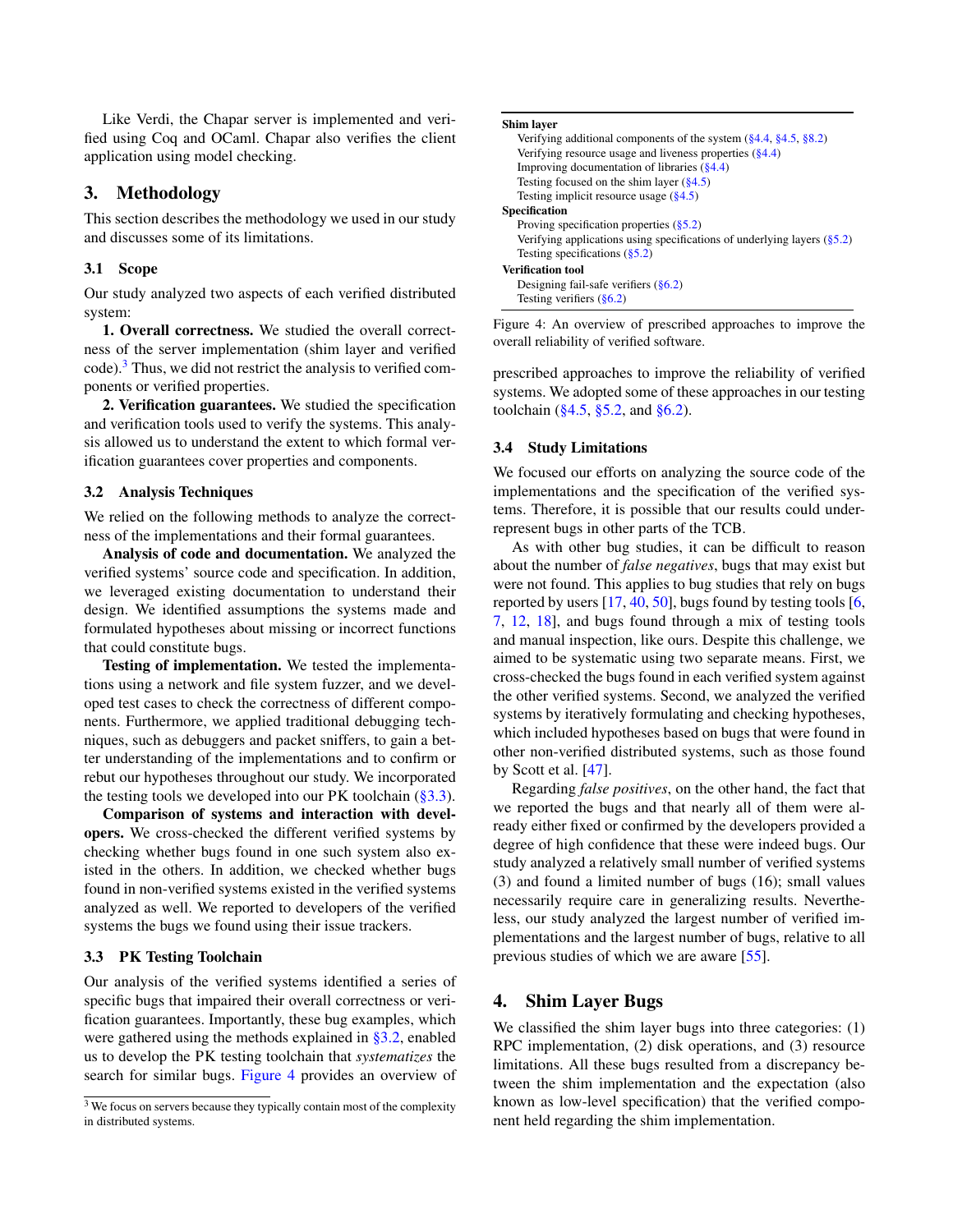```
// Client A, B and C run on different servers
1: Client A: PUT("key", "NA")
2: Client A: PUT("key", "Request")
3: Client B: GET("key") = "Request"
4: Client B: PUT("key-effect", "Reply")
// Packet sent by request 1 is duplicated
5: Client C: GET("key-effect") = "Reply"
6: Client C: GET("key") = "NA"
```
Figure 5: Test case that violates causal consistency (Bug C1). Client C reads the effect event ("Reply") but not the cause event ("Request") that Client B read.

#### 4.1 RPC Implementation

We found five shim layer bugs affecting the client-server and server-server communication. These bugs were all caused by mismatched assumptions about the network semantics, with respect to its failure model and limits, or the RPC input, with respect to its size and contents.

**Bug V1:** *Incorrect unmarshaling of client requests throws exceptions.*

The Verdi server used TCP to receive client requests but wrongly assumed that the recv system call would return the entire request in a single invocation. Because of this assumption, the server tried to unmarshal a partial client request, which caused it to throw an exception. The fix for this problem is to accumulate the received data in a buffer until the complete request is received.

#### **Bug C1:** *Duplicate packets cause consistency violation.*

We found that Chapar servers, which sent updates to each other through UDP, accepted duplicate packets and always reapplied the updates. As a result, we were able to construct a test case [\(Figure 5\)](#page-4-0) that caused a client to see results that violate causal consistency [\[28\]](#page-14-14). Client C is able to see the effect of an event ("Reply") by reading "keyeffect" but is unable to see the cause ("Request") by reading "key". In addition to violating causal consistency, accepting duplicate updates that are interleaved with other updates to the same key prevented monotonic reads, an important session guarantee property [\[51\]](#page-15-7).

This bug resulted from the assumptions of Lloyd's algorithms [\[38\]](#page-14-9) that were implemented by the server, which assume a reliable network. The updates sent between servers (reflecting the PUT operations from clients) contained a dependency vector that used Lamport clocks. Before applying a new update, the server checked that all causally preceding updates had already been applied. Unfortunately, given the use of UDP, this check is not enough in an unreliable network. An old update would satisfy this check and be reapplied, but applying it could overwrite later updates.

#### **Bug C2:** *Dropped packets cause liveness problems.*

The server shim layer implementation did not handle packet drops because it assumed that the network layer was

```
// Initialize
PUT("key1", "value1")
PUT("key2", "value2")
PUT("key3", "value3")
// Inject GET("key2") request
GET("key1 - - \n132201621 216857 GET key2") = "value1"
// GET requests return wrong values
GET("key1") = "value2" // Wrong value
GET("key2") = "value1" // Wrong value
GET("key3") = "value2" // Wrong value
```
Figure 6: Command injection vulnerability (Bug V2).

reliable. Given that the server relied on UDP sockets to exchange updates, the practical result is that a single packet drop prevented clients on the receiver server from ever seeing the respective update. This problem was made worse because a single dropped packet could also prevent the clients from reading subsequent updates: the causal dependency check would prevent subsequent requests from being applied. The fix to this problem would be to implement retransmission and acknowledgment mechanisms.

#### **Bug V2:** *Incorrect marshaling enables command injection.*

[Figure 6](#page-4-1) shows a sequence of requests that, when executed, allowed the client to cause the server to execute multiple commands by invoking a single command. As the example shows, this bug also causes subsequent requests to return incorrect results.

This bug resulted from incorrect marshaling; the server used meta-characters (newlines and spaces) to distinguish commands and command arguments but it did not escape the meta-characters. As a result, if the client invoked a command request with specially crafted arguments, it caused the RSM library to interpret that invocation as two or more distinct requests. In addition, after injecting commands, subsequent requests returned incorrect results because the client-server protocol expected each invocation to be followed by exactly one response (and had no other way to pair responses with replies). Further, due to this bug, some arguments crashed the server because they led to messages that did not comply with the format expected by the server, causing the marshaling function to throw an uncaught exception.

The fix to this problem would be to change, at *both ends*, the client-server communication protocol to ensure that any argument value can be sent by the client. This could be achieved either by escaping meta-characters or by adopting a length-prefix message format.

#### **Bug C3:** *Library semantics causes safety violations.*

Our tests demonstrated that, under certain conditions, the server could sent corrupted packets to other servers containing command arguments that were not provided by the client. This bug violated an expected safety property (namely, integrity) because the corrupted packets were ap-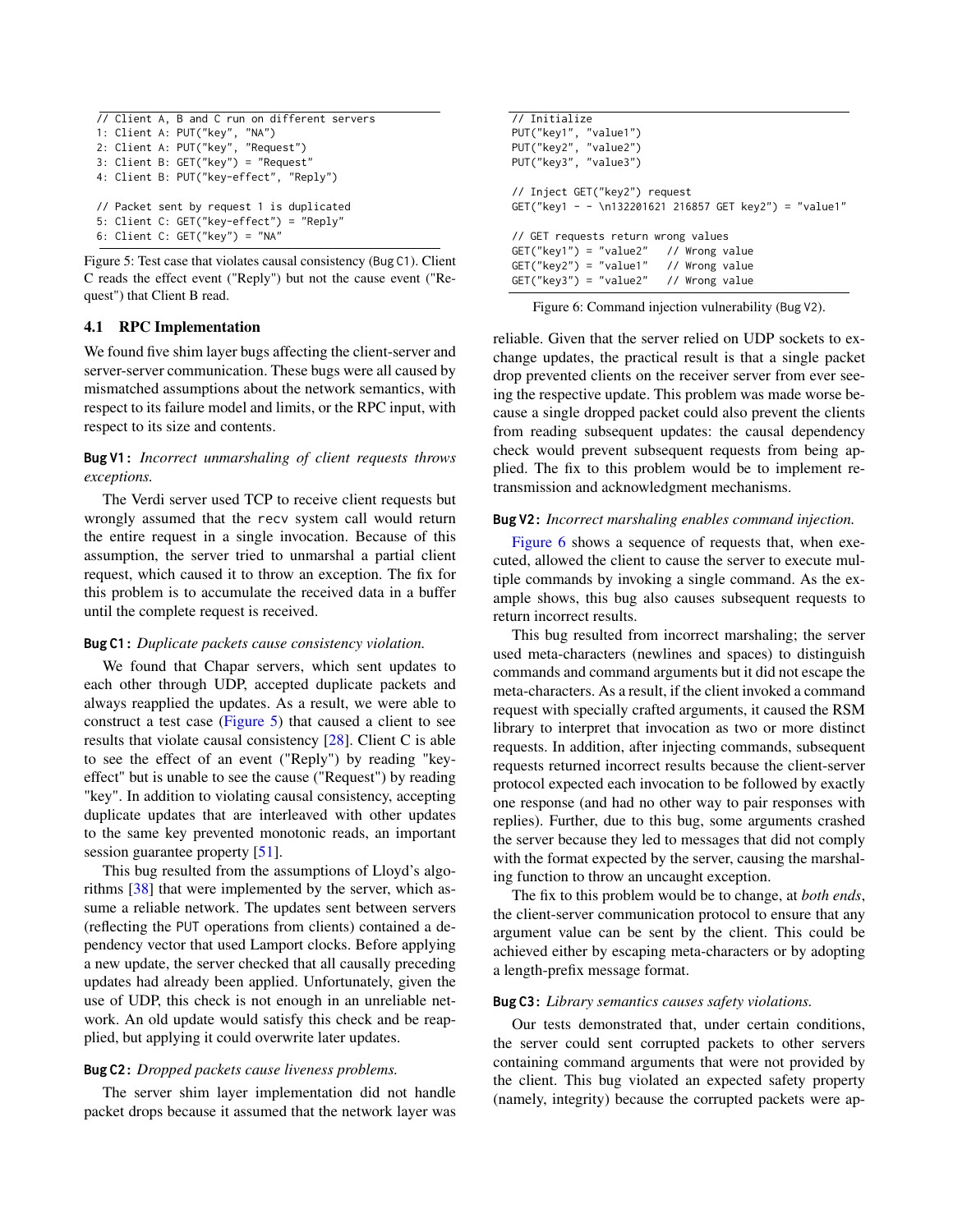<span id="page-5-0"></span>

Figure 7: Exception while invoking the marshaling function left data in the internal buffers of the channel (Bug C3).

plied by the servers to their storage and were made visible to other users.

Interestingly, this bug resulted from the semantics of the OCaml library function Marshal.to\_channel(), which Chapar uses to marshal messages sent between servers. It was triggered if the server tried to marshal and send a message that did not fit within the UDP packet limit. When this occurred, sending the packet would fail; more importantly, the headers and partial data would be kept in internal buffers of the OCaml library. In other words, the prefix of the message was internally buffered while the suffix was discarded. Our test case demonstrated that the buffered data, in turn, could be concatenated with subsequent requests to construct a packet that had the correct format but incorrect content.

As [Figure 7](#page-5-0) shows, the function Marshal.to\_channel() broke down an OCaml object and serialized its subcomponents (which are the elements of a list in Chapar's case). After converting each subcomponent into a byte representation, the marshaling function invoked the channel write function, caml\_put\_block(). OCaml channels can have different types (e.g., UDP socket, TCP socket, or files). However, the channel write function internally buffered the writes and only wrote to the device (e.g., socket) if: (1) the buffer limit had been reached during the write, or (2) the developer explicitly flushed the buffer. If the channel attempted to write the buffer contents and failed, it would return, leaving the contents as they were. The error returned from the channel layer was caught by the marshaling function, which then returned to the code that invoked it; importantly, however, the prefix of the byte representation was left in the channel buffer and could be sent later due to other invocations.

Our example test case is complex, but we created simpler test cases that caused other problems. Besides causing servers to accept requests that no client issued, this bug can cause: requests to be silently discarded; large requests to not be sent when they exceed the UDP limit; and small requests to not be accepted by the receiver when they are concatenated with large requests.

In addition to reporting this bug to Chapar developers, we also reported it to OCaml developers. We did so because the current semantics of the OCaml library are difficult to use correctly, and this problem is not mentioned in the library function documentation. The OCaml developers confirmed the problem and, in response to our bug report, have been actively discussing possible workarounds and fixes.

One workaround discussed by OCaml developers is the following: (1) marshal the OCaml object into an external buffer, (2) check whether the length of the buffer is smaller than the UDP size, and (3) if it is smaller, then manually invoke the channel write channel function on the external buffer. Unfortunately, this workaround does not solve all the problems because of other types of errors that could prevent the write calls from succeeding (like those we discuss below in Bug V5). In practice, this bug may have a significant impact on verified systems reliability because of the number of such systems that use the OCaml library and may suffer from similar problems.

#### 4.2 Disk Operations

We found three shim layer bugs related to disk operations. All these problems were caused by developers assuming that a single or set of disk operation(s) are atomic during crashes.

#### **Bug V3:** *Incomplete log causes crash during recovery.*

Bug V3 prevented replicas from recovering by causing them to repeatedly crash if the (disk) log were truncated. This problem was caused by the server code wrongly assuming that the entries in the log were always complete. This was not the case; the server used the write system call, which does not guarantee to write atomically when servers crash.

In a deployment situation, an administrator could overcome this problem by manually discarding the incomplete entry at the end of the log. This would be safe (i.e., not cause loss of data), assuming the rest of the server logic were correct because it would be equivalent to a server crash that occurs immediately before the write operation. Nevertheless, restoring service would require intervention from the administrator and a correct diagnosis.

#### **Bug V4:** *Crash during snapshot update causes loss of data.*

This bug caused the server to lose data due to defective code that wrote the disk snapshots. Verdi's shim layer implemented a snapshotting mechanism that, at every 1000 events, executed the following tasks: (1) wrote a new snapshot, (2) removed any previous snapshot, and (3) truncated the log. Unfortunately, data loss could occur because of the *unsafe* order in which the three tasks were executed. In particular, the implementation truncated the existing disk snapshot before it safely wrote the new one to disk. Thus, a crash between the truncation and write operations led to loss of data.

Because this bug caused data loss, it is more serious than V3, as the administrator cannot easily recover from the problem. Fixing this bug would require consistently ensuring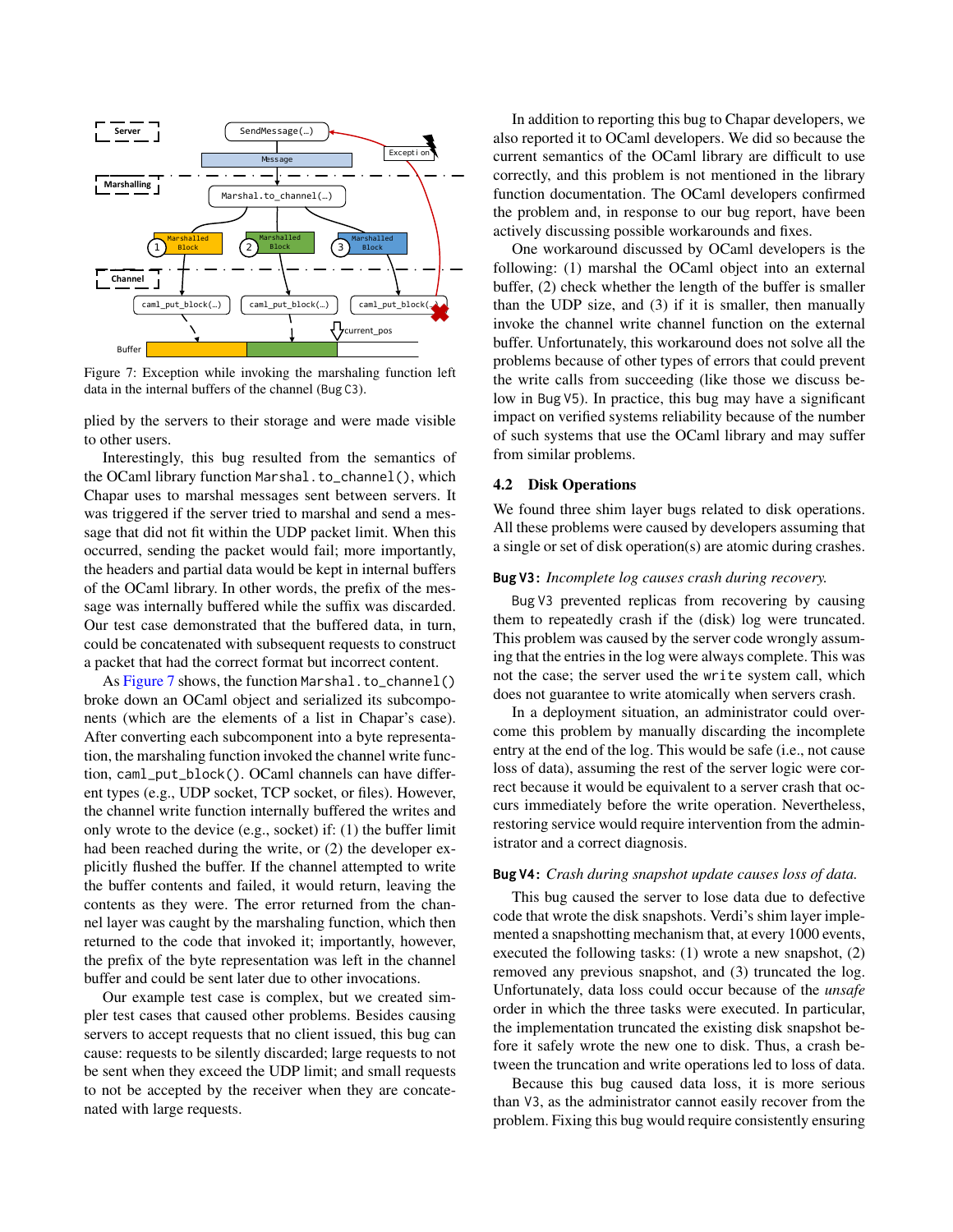that durable information remains on the disk; in particular, the old snapshot should be deleted *after* the new snapshot is written to disk.

# **Bug V5:** *System call error causes wrong results and data loss.*

This bug affected servers that were recovering and was ultimately caused by the server not correctly distinguishing between situations where there was both a log and snapshot and those where there was only a log. The latter occurred if the server crashed before it executed 1000 events (i.e., when the first snapshot is created).

During recovery, the server tried to read the snapshot file and if it failed to open it, the server wrongly presumed that the snapshot file did not exist. In practice, this meant that a transient error returned by the open system call, such as insufficient kernel memory or too many open files, caused the server to silently ignore the snapshot.

Our testing framework generated a test case that caused the servers to silently return results as if no operations had been executed before the server crashed, even though they had. This bug could also lead to other forms of safety violations given that servers discard a prefix of events (the snapshot) but read the suffix (the log), potentially passing validation checks. Further, the old snapshot could be overwritten after a sufficient number of operations were executed.

#### 4.3 Resource Limits

This section describes three bugs that involve exceeding resource limits.

#### **Bug V6:** *Large packets cause server crashes.*

The server code that handled incoming packets had a bug that could cause the server to crash under certain conditions. The bug, due to an insufficiently small buffer in the OCaml code, caused incoming packets to truncate large packets and subsequently prevented the server from correctly unmarshaling the message.

More specifically, this bug could be triggered when a follower replica substantially lagged behind the leader. This could occur if the follower crashed and stayed offline while the rest of the servers processed approximately 200 client requests. Then, during recovery, the follower would request the list of missing operations, which would all be combined into a single large UDP packet that exceeded the buffer size and crashed the server.

The fix to this problem was to simply increase the size of the buffer to the maximum size of the contents of a UDP packet. However, bugs Bug V7 and Bug V8, which we describe next, were also related to large updates caused by lagging replicas but these are harder to fix.

<span id="page-6-0"></span>

| let rec findGtIndex orig_base_params raft_params0 |
|---------------------------------------------------|
| entries $i =$                                     |
| match entries with                                |
| [] -> []                                          |
| $  e : : es ->$                                   |
| if $(\le)$ i e.eIndex                             |
| then e :: (findGtIndex orig_base_params           |
| raft_params0 es i)                                |
| $else$ $\Box$                                     |

Figure 8: OCaml code, generated from verified Coq code, that crashed with a stack overflow error (Bug V8). In practice, the stack overflow was triggered by a lagging replica.

## **Bug V7:** *Failing to send a packet causes server to stop responding to clients.*

Another bug we found prevented servers from responding to clients when the leader tried to send large packets to a lagging follower. The problem was caused by wrongly assuming that there was no limit on the packet size and by incorrectly handling the error produced by the *sendto* system call. This bug was triggered when a replica that lagged behind the leader by approximately 2500 requests tried to recover.

In contrast to Bug V6, this bug was due to incorrect code on the sender side. In practice, the consequence was that a recovering replica could prevent a correct replica from working properly. The current fix applied by the developers mitigates this bug by improving error handling, but it still does not allow servers to send large state.

Bug V6 and Bug V7 were the only two that we did not have to report to developers because the developers independently addressed the bugs during our study.

#### **Bug V8:** *Lagging follower causes stack overflow on leader.*

After applying a fix for Bug V6 and Bug V7, we found that Verdi suffered from another bug that affected the sender side when a follower tried to recover. This bug caused the server to crash with a stack overflow error and was triggered when a recovering follower lagged by more than 500,000 requests.

After investigating, we determined that the problem was caused by the recursive OCaml function findGtIndex() that is generated from verified code. This function, which constructed a list of missing log entries from the follower, was executed before the server tried to send network data. This was an instance of a bug caused by exhaustion of resources (stack memory).

[Figure 8](#page-6-0) shows the generated code responsible for crashing the server with the stack overflow. This bug appeared difficult to fix as it would require reasoning about resource consumption at the verified transformation level [\(§2.3\)](#page-2-2). It also could have serious consequences in a deployed setting because the recovering replica could iteratively cause all servers to crash, bringing down the entire replicated system.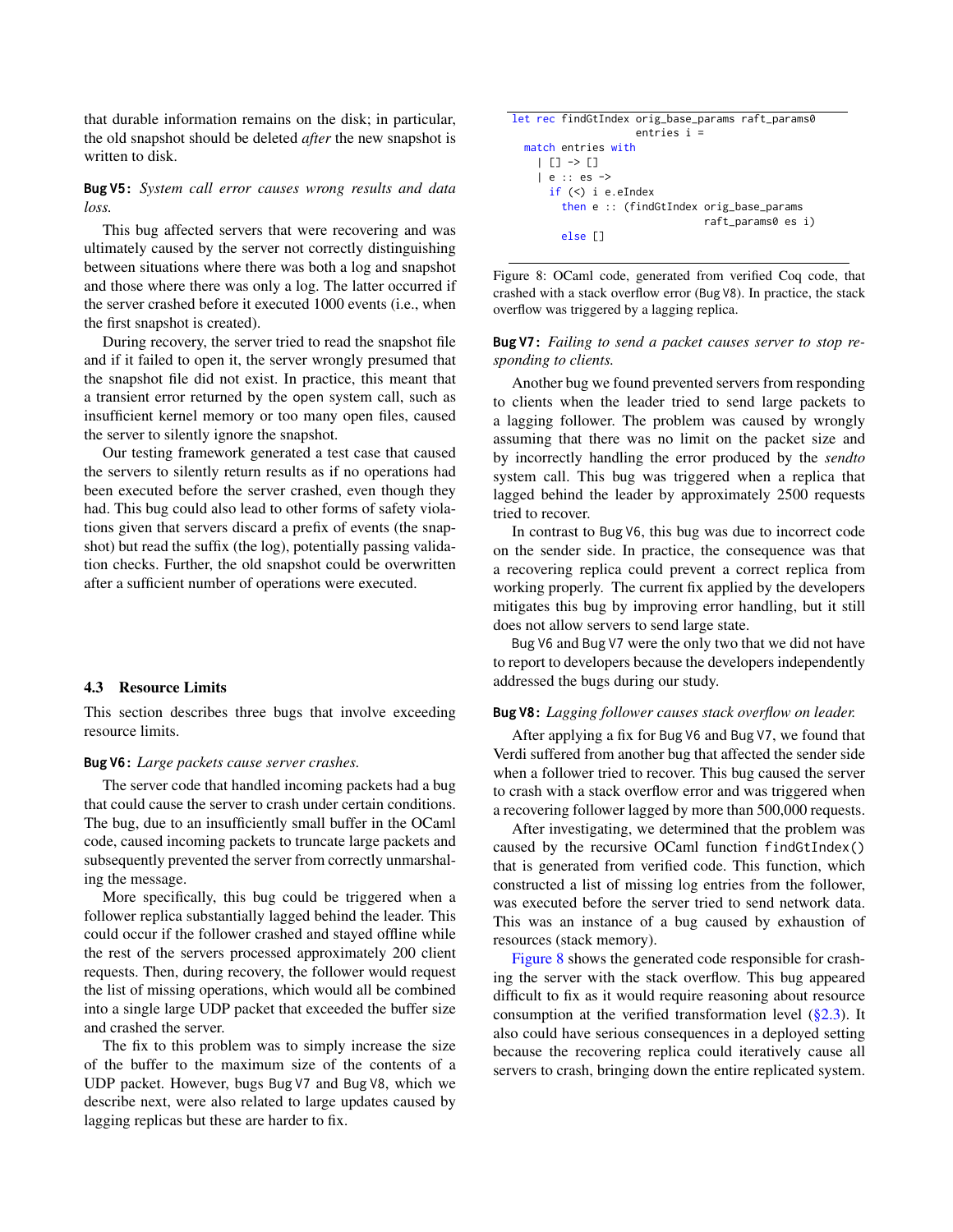## <span id="page-7-0"></span>4.4 Summary of Findings

## Finding 1: *The majority (9/11) of shim layer bugs caused servers to crash or hang.*

Bugs that cause servers to crash or stop responding are particularly serious, especially for replicated distributed systems that have the precise goal of *increasing* service availability by providing fault-tolerance. Therefore, proving liveness properties is particularly important in this class of systems to ensure the satisfaction of user requirements.

#### Finding 2: *Incorrect code involving communication caused 5 of 11 shim layer bugs.*

Surprisingly, we concluded that extending verification efforts to provide strong formal guarantees on communication logic would prevent half of the bugs found in the shim layer, thereby significantly increasing the reliability of these systems. In particular, this result calls for composable, verified RPC libraries.

## Finding 3: *File system operations were responsible for 3 of 11 shim layer bugs.*

File system semantics are notoriously difficult for developers to understand, especially in a crash-recovery model. The bugs we found were all located in the unverified recovery component of Verdi, the only system we studied that implements durability. This result confirms the importance of recent efforts to formalize file system semantics and verify file systems [\[3,](#page-13-12) [11,](#page-13-13) [49\]](#page-15-8).

Furthermore, we found the official OCaml library reference documentation to be surprisingly terse and devoid of content. For instance, many functions provided by the basic operations module (Pervasives module) were documented with three or fewer sentences. This problem also affects file system functions which have particularly complex semantics due to possible error conditions. We look to have libraries, especially those relied upon by verified systems, with complete and accurate documentation.

## Finding 4: *Three of 11 shim layer bugs were related to resource limits.*

Bug V6 and Bug V7 were caused by unreasonable assumptions about: (1) the buffer size limits, and (2) the maximum size of UDP packets. This suggests that explicitly reasoning about different types of resource limits is important for the reliability of systems. For example, IronFleet verified that message sizes always fit within a UDP packet, albeit, in this case, the state machine size was bounded to fit the UDP packet size. Ideally, verification should reason about resources and ensure reasonable bounds on their usage.

Similarly, Bug V8, caused by assumptions on stack memory size, confirms that reasoning about resource limits is vital to prevent potentially serious bugs. In this case, the verification checks did not reason about the consumption of stack memory, which is an implicit resource.

## Finding 5: *No protocol bugs were found in the verified systems.*

None of the bugs we found were due to mistakes in the implementation of distributed protocols (e.g., Paxos, Raft), which are well known to be complex and difficult to implement correctly. Our results suggest that verification does improve the reliability of the verified components: all the bugs described in this section were located in the unverified shim layer code, in the unverified shim layer library (Bug C3), or in the shim layer runtime (Bug V8). In fact, we found no shim layer bugs in IronFleet, which is the system studied with fewest unverified components.

#### <span id="page-7-1"></span>4.5 PK Toolchain: Preventing Shim-layer Bugs

Our results demonstrate, with concrete examples, that overall system correctness crucially depends on making correct assumptions regarding the shim layer, which represents a small subset of the entire TCB. Motivated by these results, this subsection argues for the adoption of testing approaches that complement verification techniques by testing non-verified components that interface with verified ones. More specifically, as part of the verification methodology, the *shim layer* should be independently tested to detect bugs that arise from possible mismatches between assumptions made by verified code and the properties provided by the shim layer implementation.

We built several test cases that specifically targeted Verdi's*shim layer*; we incorporated these into our PK testing toolchain. Our test cases consist of three testing applications that we implemented in OCaml, which directly linked with Verdi's shim layer (i.e., excluded the verified code). Each of these applications checks a different property that was assumed by the verified code: (1) the integrity of messages sent between servers, (2) the integrity of messages sent between clients and servers, and (3) the integrity of the abstract state machine log during recovery. Even though neither Verdi nor Chapar aimed to prove liveness properties, using timeout mechanisms, our toolchain tests for liveness, which is necessary to detect serious classes of bugs, such as those that crash or hang servers.

In addition to test cases, we implemented a file system and network fuzzer that transparently, using LD\_PRELOAD, modifies the environment, unmasking bugs that would otherwise remain undetected. For instance, our fuzzer emulates different behaviors permitted by OS semantics, such as reordering UDP packets, duplicating UDP packets, executing non-atomic disk writes, and producing spurious system call errors. Our experiments demonstrated that our testing infrastructure detects all shim layer bugs found, except for Bug V8 which is caused by implicit resource usage.

Using formal verification techniques, reasoning about implicit memory usage and verifying that it is guaranteed to be within given bounds would prevent bugs like the stack over-flow bug [\[8\]](#page-13-14). However, it is unclear how to apply these tech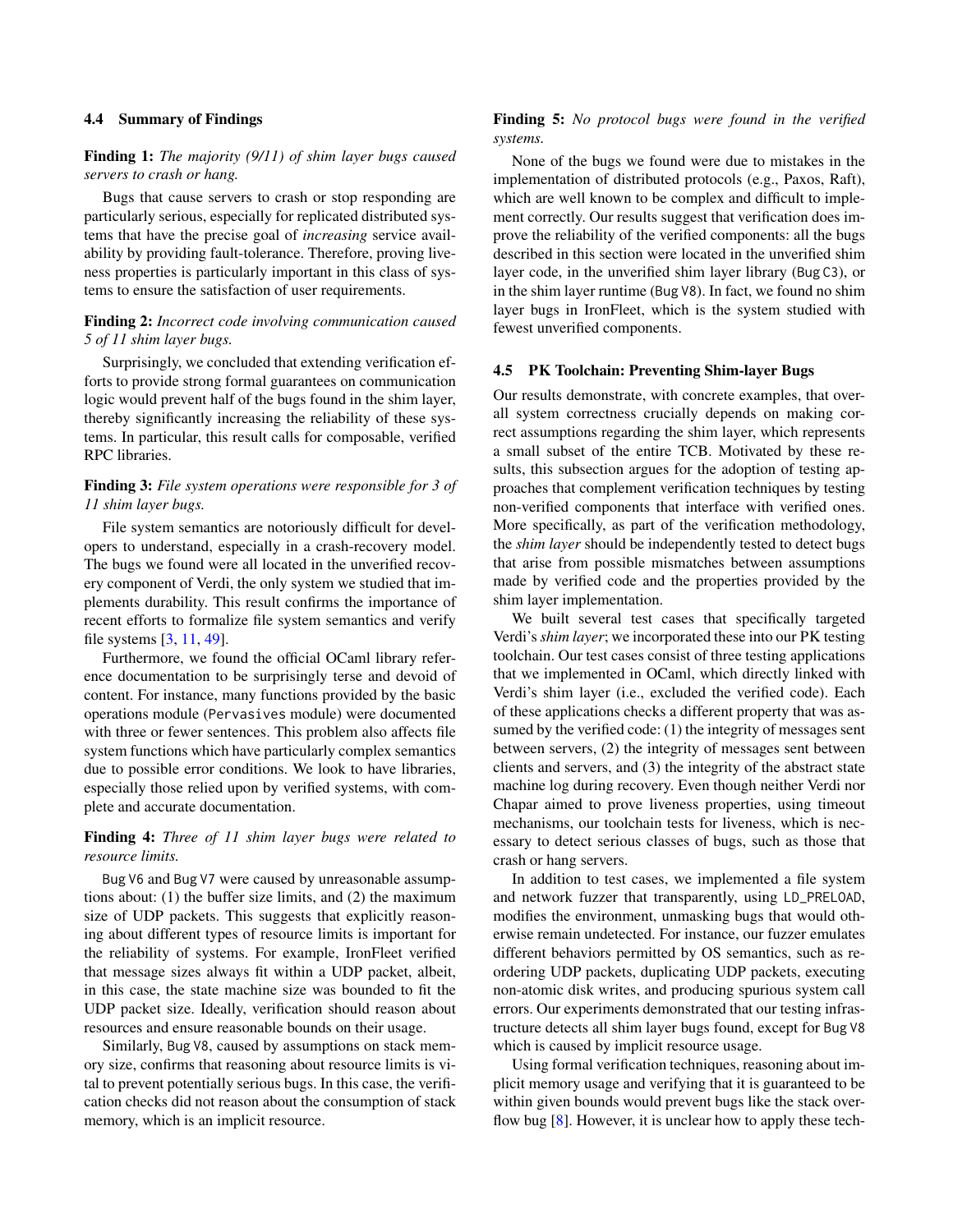niques to verify the resource usage of distributed systems. A middle-ground approach would be to design test cases using tools such as our fuzzer and to monitor the resource usage of verified components, checking whether it matches expected resource consumption models.

# <span id="page-8-0"></span>5. Specification Bugs

This section discusses two bugs that we found in the specification of the systems analyzed. Neither bug caused the current implementation of servers to crash or otherwise produce incorrect results (unlike the bugs discussed in  $\S$ 4); however, specification bugs partially void verification guarantees. In practice, both bugs would allow distributed system implementations that return incorrect results to pass verification checks.

### **Bug I1:** *Incomplete high-level specification prevents verification of exactly-once semantics.*

We found that the high-level specification of IronFleet's RSM server did not ensure linearizability because it did *not specify* that the implementation had exactly-once semantics even though it *did implement* this functionality.

We demonstrated the problem by constructing a patch that modified the server. The patch disabled the deduplication functionality, which had been implemented, by modifying only seven lines of the implementation. Notably, the patched implementation still verified. Our patch demonstrates that an implementation bug could prevent the servers from providing exactly-once semantics and this problem would not be detected by the verification process.

RSM libraries usually implement exactly-once semantics by using per-client sequence numbers to identify the request. This mechanism lets servers distinguish duplicate requests, which can occur for several reasons. Duplicate requests can arrive at servers due to network semantics (i.e., the network can duplicate packets, and clients must retransmit packets if they suspect lost packets) and the fault model (clients need to resend requests if they suspect that a server might have crashed).

We reported this bug to developers, who confirmed that the specification did not provide exactly-once semantics. However, they stated that: their understanding of linearizability does not include exactly-once semantics; the state machine could implement de-duplication; and they had been aware of the absence of exactly-once semantics in the specification. In response to our bug report, the developers added a comment to the source code, clarifying that the specification does not cover exactly-once semantics.

We consider this a bug because generally applications expect replicated state machine libraries to provide exactlyonce semantics and because the absence of this guarantee would cause incorrect results for applications that expect it [\[31\]](#page-14-13). Regardless of the definition of linearizability, this

```
\overline{(*)} Client 0 *)put (Photo, "NewPhoto");;
   put (Post, "Uploaded");;
(* Client 1 *)
   post <- get (Post);;
   if (string_dec post "Uploaded") then
      photo <- get (Photo);;
      if string_dec post "" then // Original
      if string_dec photo "" then // Fix
        fault
      else
        skip
```
Figure 9: Patch to fix Bug C4 in a client example of Chapar (Clients.v). The original Coq code is equivalent to assert(post != ""). Instead, the assertion should check that *photo* is non-null when the post is non-null.

example demonstrates well the need to be clear about the exact specification.

# **Bug C4:** *Incorrect assertion prevents verification of causal consistency in client.*

The client application prog\_photo\_upload had a bug in an assertion (see [Figure 9\)](#page-8-2). The check simply asserted the condition of the conditional branch (the if-condition). Therefore, the assertion always evaluated to true, which defeated its purpose. This bug was easily fixed by asserting that photo (instead of post) is non-null.

Besides verifying the server, Chapar verified clients using model checkers to detect causal consistency violations. In this example, no other assertion correctly performed the causal consistency check in the client application. Of the three systems analyzed, only Chapar verified clients, and this was the only bug that we found in a client. All other bugs were discovered in servers or in verification tools.

## 5.1 Summary of Findings

## Finding 6: *Incomplete or incorrect specification can prevent correct verification.*

Even if verification tools are correct, specifications must be correct for verification to deliver its promise. Bug I1 showed an example of a subtle specification problem that could result in application bugs. Regardless of the exact definition of linearizability, the existence of different interpretations is already sufficient to lead to application bugs. In addition, we note that it was not initially obvious to us that the IronFleet specification did not guarantee exactly-once semantics. To complement the current verification methodologies, we need techniques to test specifications.

#### <span id="page-8-1"></span>5.2 PK Toolchain: Preventing Specification Bugs

As we have discussed, verification crucially relies on the correctness of the specification. This section discusses two types of techniques that seek to validate *specifications* themselves, and we report our experience on applying them to IronFleet. The first technique, *negative testing*, tests by ac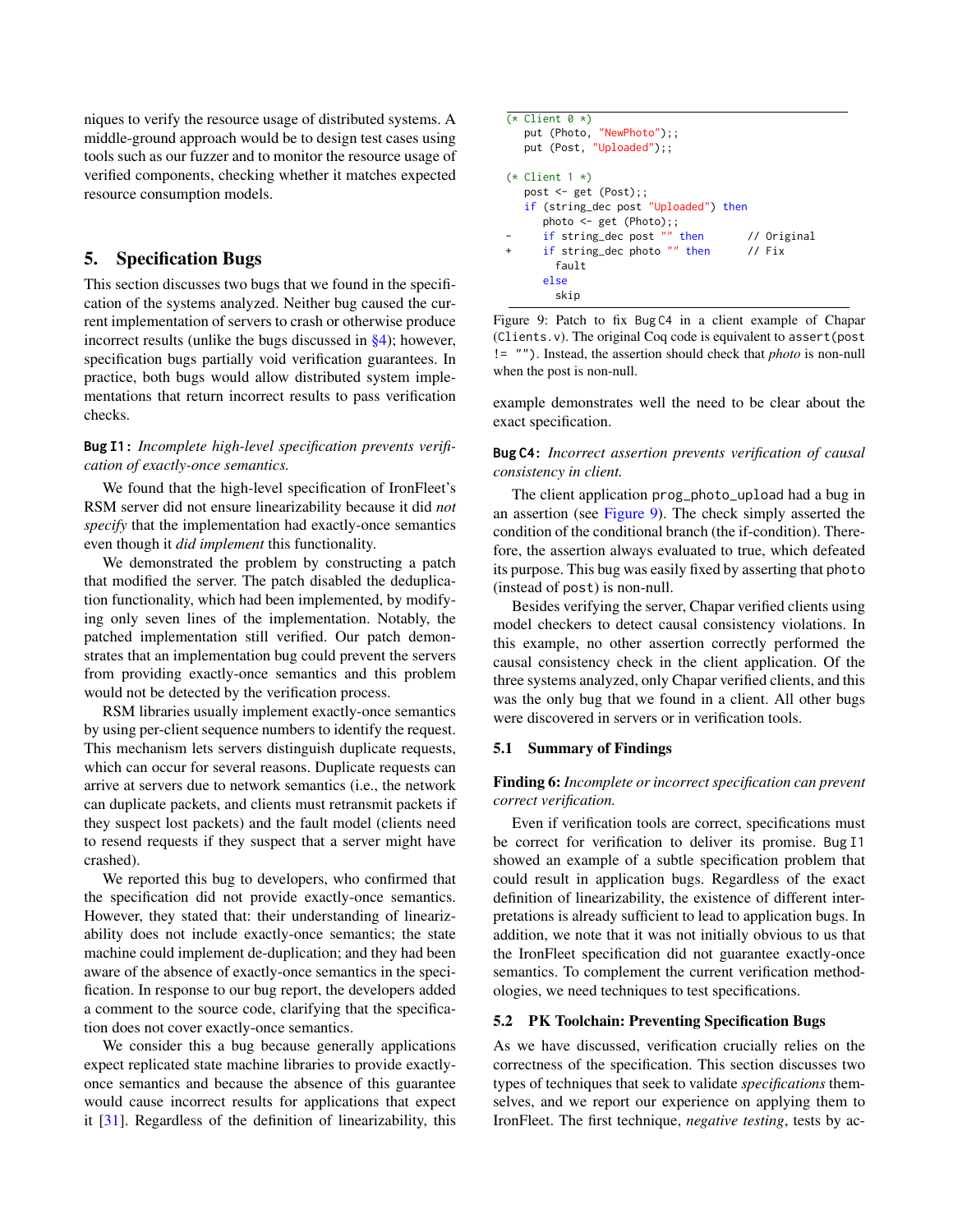tively introducing bugs into the implementation and confirming that the specification can detect them during verification. The second technique, *specification checking*, relies on proving properties about the specification.

Negative testing. We built a testing tool that automatically modifies the implementation source code. Its goal is to help developers check whether the source code implements more functions than required by the specification, a problem that we found in IronFleet (Bug I1). This could indicate an incomplete specification.

Our tool performs three types of simple transformations to Dafny source code that disables code: (1) changing the values of sub-conditions, (2) preventing updates to structures, and (3) commenting out entire statements. These transformations sufficed to generate the changes necessary to modify the implementation in a manner functionally equivalent to the patch we discussed for Bug I1. Nevertheless, like the types of transformations used in mutation testing [\[15\]](#page-13-15), other types of transformations could be considered, such as removing parts of statements or modifying statements in different ways.

Our tool requires developers to specify the functions to be tested and an upper bound on the number of transformations per function. Our evaluation shows that when applying it to HandleRequestBatchImpl, LProposerProcessRequest, and ProposerProcessRequest in IronFleet, the tool requires on average 377, 18, and 8015 iterations to generate the patches, respectively; these modified functions disabled the de-duplication function but still passed the verification checks. Currently, our tool simply picks random transformations and applies them at random source code locations. If not guided by the developer, this process could be expensive given that several matching modifications must be made to pass the verification checks. For instance, IronFleet relies on a consistent protocol and implementation layer; therefore, to pass the verification checks, the transformed source code needs matching modification at both layers.

Specification checking. A non-programmatic approach to find specification bugs relies on proving specification properties. We explored this approach by writing a test case in Dafny that combined the specification of IronFleet with the specification of the counter application it provides. By composing the two, we constructed a machine-checked lemma that confirmed the possibility of reaching any counter state after executing a single counter operation. This formally confirmed that the specification did not prevent duplicate execution of operations (Bug I1).

Ideally, such tests should be built by developers that did not write the specification—adding a level of redundancy and should be reused across projects. Alternatively, verifying the implementation of applications and formally composing it with the verified distributed system library layer could also increase confidence in the correctness of the distributed

system specification. However, it would still leave open the correctness of the top-most specification.

# 6. Verification Tool Bugs

This section analyzes four bugs we found in verification tools. Like specification bugs  $(\frac{8}{5})$ , none of these bugs crashed the server implementation or otherwise produced incorrect results. However, they invalidated verification guarantees. In general, verification tool bugs can cause incorrect server implementations to pass the verification check even if the specification is correct. All the problems reported were found in either auxiliary tools or at the perimeter of the verifier's core functionality.

#### **Bug I2:** *Prover crash causes incorrect validation.*

A bug in IronFleet's tools caused the verifier to falsely report that *any* program passed verification checks, including programs that asserted false. In addition, the verifier built binaries for incorrect programs.

This bug was caused by a defect in NuBuild, a component of the verification infrastructure like Unix make. NuBuild repeatedly invoked Dafny for each source code file to verify and, if it verifies, compile it. For each invocation, NuBuild parsed the output produced by Dafny and aborted the build process if it detected an error; otherwise, it continued verifying and eventually built the binary.

Unfortunately, NuBuild incorrectly parsed the output of Dafny (see [Figure 10\)](#page-10-1). Dafny invoked both Boogie (the verifier) and Z3 (the prover) and emitted a diagnostic message regarding the verification process and an additional message if the prover crashed. NuBuild's parsing function mistakenly terminated after consuming just the first message even if there were additional message regarding a prover crash. We found this bug because it was triggered by another bug that caused the prover, Z3, to crash (Bug I4). However, this bug could also be triggered in other situations that caused Z3 to abruptly terminate, such as insufficient memory or other system errors.

In this case, several aspects combined to increase the potential for an unsuspecting developer to be tricked by the incorrect verifier: (1) no error or warning was made visible to the user, (2) the verifier built the program binary (and updated it if the source code changed), and (3) when the bug was triggered, the build duration did not change drastically.

This bug is not necessarily triggered on *every* verifier invocation. Instead, it can be triggered by "transient" problems, such as the termination of the prover by the OS due to insufficient resources (e.g., memory). Furthermore, because verification is computationally expensive and slow, NuBuild can offload verification to a cluster of remote machines. Under this setting, Dafny will run on many different machines and potentially different NuBuild installations. This aggravates the impact of the NuBuild bug because the verification process could sporadically and silently fail.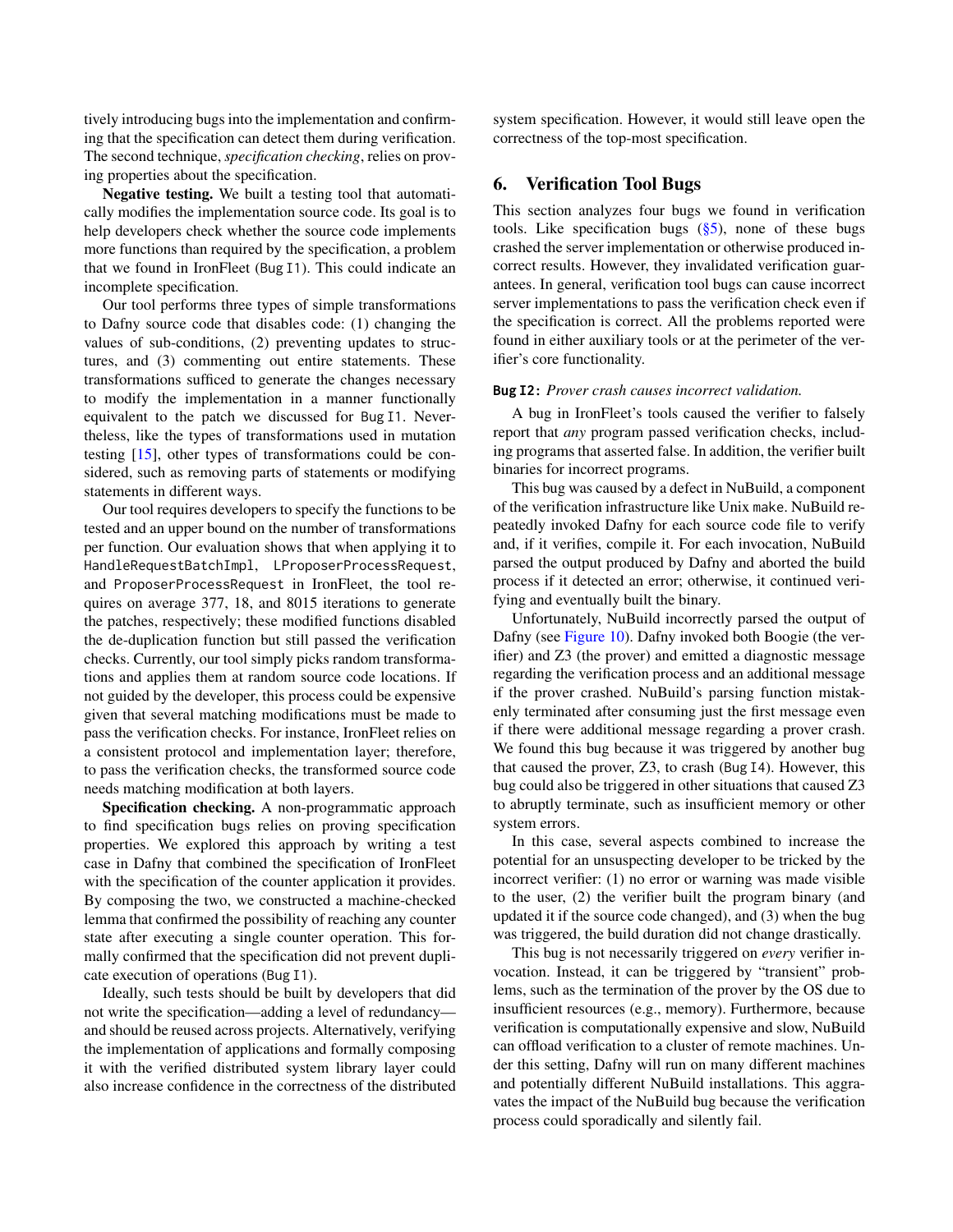```
noTimeouts = new Regex("Dafny␣program␣verifier␣finished␣
     with␣(\\d*)␣verified,␣(\\d*)␣errors*");
proverDied = new Regex("Prover␣error:␣Prover␣died");
void parseOutput(out verificationFailures,
                 out parseFailures) {
  ...
  match = noTimeouts.Match(output);
  if (match.Success) {
    verificationFailures = match.Groups[2];
    return; // <=== Returns when the prover dies
  }
  ...
  match = proverDied.Match(output);
  if (match.Success) {
    parseFailures = 1; // <=== Not executed
    return;
  }
```
Figure 10: Simplified version of the NuBuild code responsible for Bug I2. The proverDied regular expression was never matched because the other regular expression matched first and returned from parseOutput(). Furthermore, Dafny only included errors *found* by the prover in the error count matched by the first regular expression, not errors *executing* the prover.

```
void WaitForOutput() {
   ...
   try {
     outcome = thmProver.CheckOutcome(cce.NonNull(handler)
     );
   }
   catch (UnexpectedProverOutputException e) {
    outputExn = e;
   }
+ catch (Exception e) {
     outputExn = new UnexpectedProverOutputException(e.
     Message);
+ }
```
Figure 11: Patch to fix Bug I3 in Boogie source code (Check.cs). Adding a general exception handler caught all exceptions thrown while the prover was executing.

This bug was confirmed by developers and fixed with our patch proposal. Our patch changed the order of the regular expressions used in the parsing function parseOutput().

# **Bug I3:** *Signals cause validation of incorrect programs.*

When executing the verifier on Linux and macOS, we found that if the user sent a SIGINT signal, verification was interrupted (as expected), but Dafny misleadingly reported that no error occurred, and that the files were verified. This bug is similar to Bug I2 except that the verifier did not build the binary.

This bug was caused by Boogie (a low-level verifier invoked by Dafny) not handling correctly the exception thrown when the prover is interrupted. The exception handling code handled only UnexpectedProverOutputException exceptions, but SIGINT threw a different type of exception. Boogie's developers have fixed the problem by patching the verifier [\(Figure 11\)](#page-10-2).

#### **Bug I4:** *Incompatible libraries cause prover crash.*

The prover included in the IronFleet distribution failed to execute, with an error (0xc00000007b). The problem was caused by the inclusion of incompatible libraries in the package; the included z3.exe binary was built for 64-bit architectures, while the binary libraries included were built for 32-bit architectures.

The problem can be more serious than it appears because the prover was not invoked directly by users; rather, it was invoked by other verifier components, some of which had defective error detection mechanisms. In fact, this problem triggered Bug I2. The solution to this bug is simple: after we reported it, the developers fixed it by updating the libraries with matching architectures.

#### 6.1 Summary of Findings

Finding 7: *There were critical bugs in current verification tools that could compromise the verification process.*

Verification tools are complex and increasingly automated. In addition, they evolve quickly given their growing popularity. Thus, it is not surprising that they contain bugs. However, it is surprising that we found a combination of bugs (Bug I2 and Bug I4) that could mislead unsuspecting developers, potentially with serious impact on the correctness of verified programs. The correctness of verification tools becomes even more relevant if the programmer is an adversary [\[43\]](#page-14-19).

# Finding 8: *All critical verifier bugs were caused by functions that were not part of the core components of the verifier.*

Surprisingly, the critical bugs found in verification tools (Bug I2 and Bug I3) were not caused by the verifier's core components (i.e., the parts that reason about proofs). Instead, they were found in auxiliary tools (Bug I2) and in the verifier's exception handling (Bug I3). These results call for better methodologies to *design* and *compose* the various components of verification infrastructures to ensure either correct or, at least, fail-safe operation (e.g., reporting a verification error rather than success if there is any exception).

#### <span id="page-10-0"></span>6.2 PK Toolchain: Preventing Verification Tool Bugs

As the bugs we found attest, verification infrastructures can contain serious bugs that potentially compromise the verification process. The problem of verifier correctness has been studied in the context of traditional verifiers, and several techniques have been proposed, including verified code extraction [\[42\]](#page-14-20).

We developed verifier test cases, consisting of sanity checks, that deliberately caused the verification process to fail under different scenarios. This process determined whether the verification infrastructure could detect certain classes of verification problems. Although simple, these tests enabled our testing toolchain to detect the bugs that affected NuBuild and Z3. We argue that sanity checks should be con-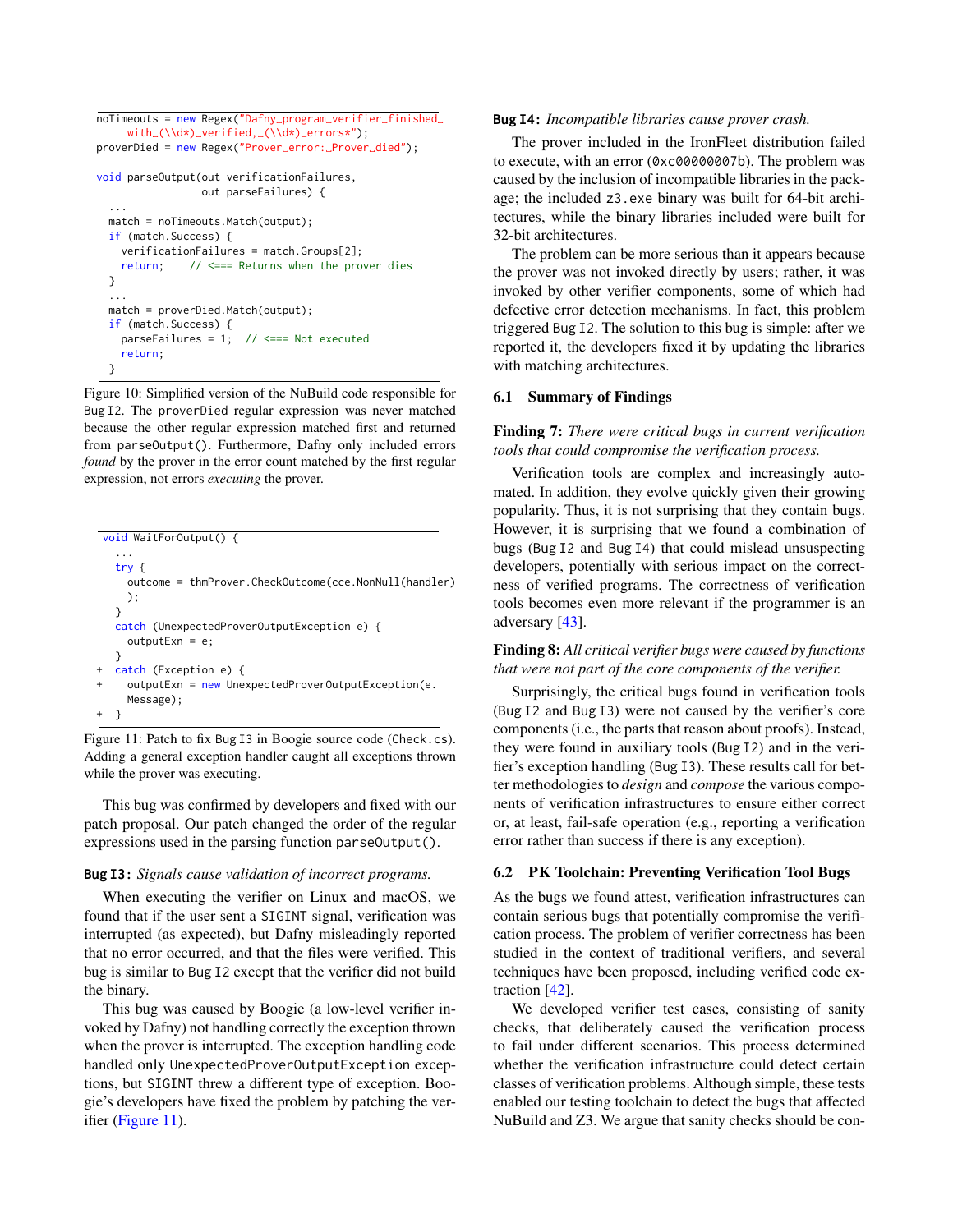<span id="page-11-1"></span>

|           | Protocol       | Consistency     | Code size          |
|-----------|----------------|-----------------|--------------------|
| LogCabin  | Raft           | Linearizability | 27K lines of C++   |
| ZooKeeper | Primary-backup | Linearizability | 142K lines of Java |
| etcd      | Raft           | Linearizability | 269K lines of Go   |
| Cassandra | Paxos          | Linearizability | 374K lines of Java |

Figure 12: Summary of the unverified distributed systems.

ducted to the verification infrastructure and under its actual execution environment—at the very least, when generating the system binaries that will be deployed.

Interestingly, there has been significant recent interest in increasing the level of automation of modern verifiers. As a consequence, recent verifiers have become extremely complex. Whereas traditional verifiers (e.g., SAT solvers) relied on relatively simple artifacts, the Dafny verifier, for example, relies on Boogie, which in turn relies on the Z3 SMT solver, which itself is more complex than traditional verifiers. Furthermore, to mitigate the impact on verification time caused by the high degree of automation, verifiers are becoming distributed systems that rely heavily on caching across multiple machines. This trend suggests that some of the techniques and methodologies that have been developed to improve the robustness of other systems should now be considered for modern verifiers.

# 7. Response from Developers

The developers confirmed the existence of all problems we reported. However, as discussed earlier, they did not consider Bug I1 to be a bug because of their different understanding of linearizability. The developers agreed to apply the patch we proposed for Bug C4. Regarding Bug C1-3, developers stated that causal consistency is guaranteed if the explicit communication properties in the semantics hold and suggested different fixes to improve the implementation (not using UDP, modeling reordering, using acknowledgments, and limiting input size). Bug V1-5 and Bug V8 were confirmed by the developers. As shown in [Figure 3,](#page-2-3) the rest of the bugs have already been fixed.

## 8. Toward "Bug-Free" Distributed Systems

To gain insight into how we can move towards "bug-free" distributed systems, we tried to understand what are the components and sources of reliability problems in modern *deployed* distributed systems. Most of these systems implement a large set of features that have yet to be verified in any distributed systems analyzed, although some of these features are particularly complex (thus potentially bug prone) and important for real-world users.

### 8.1 Methodology

Our analysis relied on the inspection of reports of *known bugs* by sampling bugs from the issue trackers of each unverified system [\(Figure 12\)](#page-11-1). Due to the large volume of bug reports, we restricted our analysis to confirmed reports open

<span id="page-11-2"></span>

|                         | LogCabin | ZooKeeper | Etcd           | Cassandra | <b>Total</b> |
|-------------------------|----------|-----------|----------------|-----------|--------------|
| <b>Communication</b>    |          |           | 3              | Q         | 17           |
| Recovery                |          |           |                |           | 8            |
| Logging / snapshot      |          |           | 6              |           | 21           |
| <b>Protocol</b>         |          |           | າ              | 8         | 12           |
| <b>Configuration</b>    |          | っ         |                |           | ٩            |
| <b>Client library</b>   |          | 23        |                |           | 42           |
| Reconfiguration         |          | 6         | 8              | 17        | 32           |
| <b>Management</b> tools |          | 22        | 21             | 116       | 160          |
| Single-node storage     |          | 18        | 11             | 200       | 230          |
| Concurrency             |          |           | $\mathfrak{D}$ | 18        | 24           |
| Total                   | つっ       | 80        | 65             | 387       | 555          |

Figure 13: Sample of known bugs from the bug reports of *unverified* distributed systems.

between March 2015 and March 2016 (a 1-year span). In addition, we discarded low-severity bugs and bugs that did not affect functional correctness. [Figure 13](#page-11-2) presents an overview of the results which support the findings in [§8.2.](#page-11-0)

Limitations. We do not intend to compare the bug count between the verified and unverified systems due to their significant differences. These unverified systems are not research prototypes; they implement numerous and complex features, have been tested by innumerable users, and were built by large teams. Furthermore, the analysis methodologies differ because the scale of the unverified system would make it impractical for us to manually find undiscovered bugs, as we did for verified systems. Instead of aiming at a direct comparison, our analysis of unverified systems was motivated by the need to understand how future verification efforts can improve the reliability and robustness of realworld distributed systems.

#### <span id="page-11-0"></span>8.2 Results

Finding 9: *No protocol bugs were found in verified systems, but 12 bugs were reported in the corresponding components of unverified systems.*

This result suggests that recent verification methods developed for distributed systems improve the reliability of components that, despite decades of study, are still not implemented correctly in real-world deployed systems. In fact, *all* unverified systems analyzed had protocol bugs in the oneyear span of bug reports we analyzed.

# Finding 10: *Most of the bugs in unverified systems were found in management (160) and storage layers (230).*

In part due to optimizations, the complexity of management tools and storage layers explains the unreliability of these components. This result strongly suggests that the application of verification techniques to these tools and layers could significantly improve the reliability of distributed systems. Interestingly, much recent interest focused on the verification of file systems [\[11,](#page-13-13) [48\]](#page-15-9). Our observations support the interest in this research direction.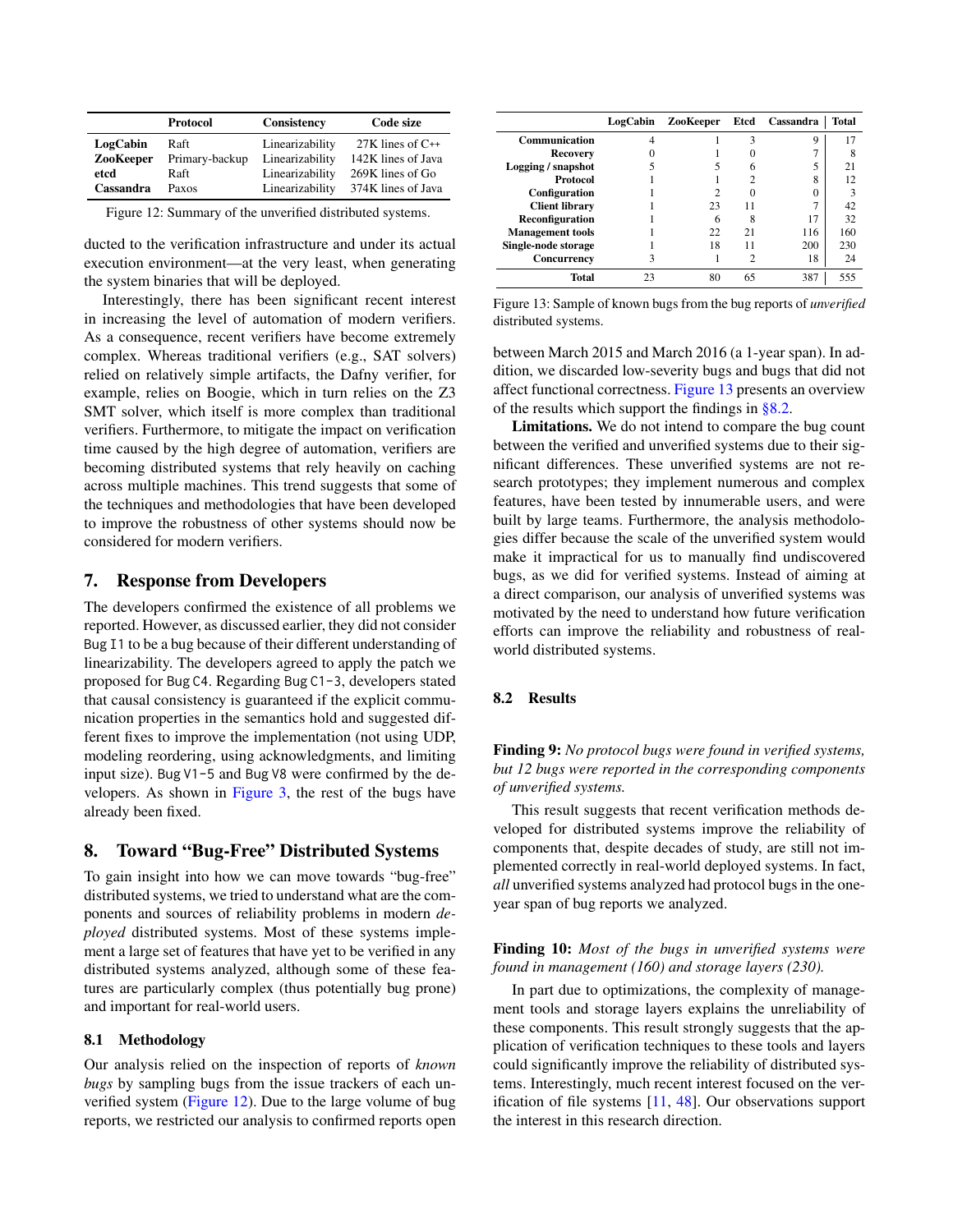## Finding 11: *A total of 24 bugs in these systems were caused by multi-threaded concurrency.*

Only 4.3% of the bugs (24 out of 555) reported in deployed systems were due to local concurrency. A closer analysis of these bug reports showed that almost all concurrency bugs were in the storage layer. This relatively low number could be caused by the absence of concurrency or the use of coarse-granularity concurrency mechanisms in most components. Another contributing factor could be that concurrency bugs are often under-reported [\[40\]](#page-14-18).

Although real-world distributed systems often rely on concurrency, none of the verified systems that we analyzed implemented multi-threaded concurrency. In fact, the verification of shared-memory concurrent software, in general, is an active area of research that is considered extremely challenging [\[21,](#page-14-21) [25\]](#page-14-22). Thus, it remains unclear how researchers will address this challenge in the context of complex distributed systems and, accordingly, which testing techniques should be adopted.

#### 8.3 Discussion

Correctly writing complex software is hard for developers. In traditional unverified systems, a *single* mistake made by developers when writing code can lead to serious bugs that immediately compromise the correctness of the application, causing crashes or incorrect results. Efforts verifying implementations significantly improve this by adding a level of redundancy.

Verified components can only fail, regarding verified properties, if developers introduce both an implementation bug *and* a verification bug (i.e., specification or verifier bug). Furthermore, those two bugs have to match: the verification bug has to cause the verification process to miss the implementation bug. This extra level of redundancy helps explain why we did not find any protocol-level bugs in any of the verified prototypes analyzed, despite that such bugs are common even in mature unverified distributed systems. Next we discuss different paths to improve the reliability of verified components that are protected by this redundancy and unverified components that remain vulnerable:

Verifiers. We believe the routine application to verifiers of general testing techniques (e.g., sanity checks, test-suites, and static analyzers) and the adoption of fail-safe designs should become established practices. Due to the reliance on increasingly complex SMT solvers and caching mechanisms and because verifiers are becoming distributed systems, testing and correctly implementing verifiers is expected to become increasingly challenging. This increased complexity calls for the development of scalable testing techniques and improved verifier designs.

Specification. In addition to verifier bugs, specification bugs could invalidate verification guarantees. Proving properties about the specification or reusing specifications are two important ways to increase the confidence that they are

correct. The latter is likely to occur naturally with the expansion of verification to other systems but the former would require the adoption of best practices that mandate the inclusion of test cases for specifications.

Shim layer. As our study demonstrates, bugs in nonverified components, such as the shim layer, remain a serious threat to the overall reliability of systems. Because these components are not covered by verification guarantees, a single implementation bug could compromise the overall system correctness. Furthermore, the shim layer is often not reused across projects—all surveyed verified systems had custom-built shim layers. Therefore, existing shim layers are likely to contain undiscovered bugs. Building reusable and well documented shim layers that are applicable to different applications would contribute to improve the reliability of verified systems. In addition, formally specifying the properties of shim layer, expected by the verified components, allows testing tools, as we showed with PK toolchain, to test the properties of the shim layer without having to test the verified components. Isolating the unverified components could significantly improve the scalability of testing, as compared with testing unverified systems, by reducing the amount of code that needs to be tested and by ensuring the required properties are clearly defined.

## 9. Related Work

Much work has been done to analyze the correctness of unverified systems [\[10,](#page-13-16) [12,](#page-13-10) [18,](#page-13-11) [35,](#page-14-23) [39,](#page-14-24) [40,](#page-14-18) [46,](#page-14-25) [50\]](#page-15-4). In stark contrast, Yang et al. [\[55\]](#page-15-6) conducted the only other study, to our knowledge, that analyzed the correctness of a *formally verified implementation*. By testing 11 compilers, they found more than 325 bugs, 11 of which were located in a verified compiler (CompCert [\[33\]](#page-14-8)) [\[56\]](#page-15-10). Like our study, their work concluded that verification, while effective in reducing compiler bugs, does not replace testing—specifications are complex and seldom check end-to-end guarantees. In contrast to Yang's study, our study targets a different class of verified implementations. Interestingly, we found examples of problems in the verification tools themselves that their study did not uncover.

The importance of distributed systems has prompted significant work on analyzing and improving their reliability. For instance, Yuan et al. [\[57\]](#page-15-0) sampled and studied 198 bugs in five popular implementations of distributed systems. Their results showed that many serious bugs can be detected by testing the error-checking code. Guo et al. [\[20\]](#page-14-26) studied cascading recovery failures that can bring down entire distributed systems. In the context of minimizing execution traces, Scott et al. [\[47\]](#page-15-5) found several bugs in an unverified implementation of the Raft protocol.

The verification of distributed system protocols has been an important line of research with a long history. For instance, many protocol proposals provide a pen-and-paper proof: the RSM protocols (e.g., Paxos [\[30\]](#page-14-10), Raft [\[45\]](#page-14-11), and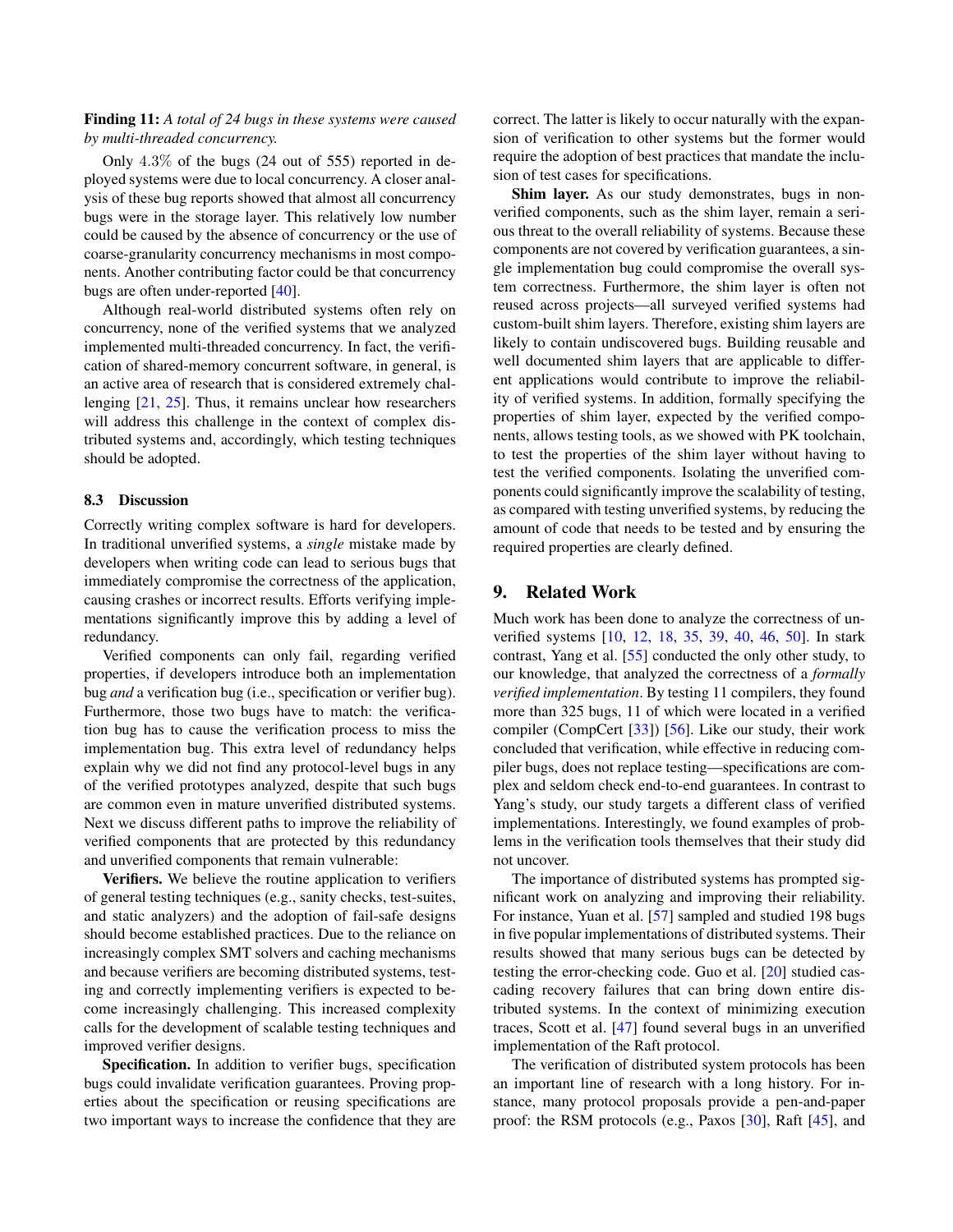PBFT [\[9\]](#page-13-17)) are notable examples. To prevent mistakes in penand-paper proofs [\[58\]](#page-15-11), others have gone further and proposed machine-checked proofs [\[41\]](#page-14-27). As an alternative to proof-based methods, bounded model-checking techniques have been leveraged to increase confidence in the correctness of distributed systems [\[26,](#page-14-2) [53,](#page-15-1) [54,](#page-15-2) [58\]](#page-15-11). More recently, verified distributed system implementations, which we studied, have been proposed to extend formal guarantees to actual implementations [\[22,](#page-14-4) [34,](#page-14-6) [52\]](#page-15-3).

## 10. Conclusion

This work presents the first comprehensive study on the correctness of formally verified implementations of distributed systems. Our study found 16 bugs that were caused by a wide-range of incorrect assumptions. We thoroughly analyzed these bugs and their underlying causes, which suggest that only a small fraction of the TCB was responsible for these problems; hence, this subset should be the focus of special attention. Our analysis suggested that verification was effective at preventing protocol bugs that occur in unverified systems. We conclude that verification, while beneficial, posits assumptions that must be tested, possibly with testing toolchains similar to the PK toolchain we developed.

# Acknowledgments

We thank the anonymous reviewers and our shepherd, Neeraj Suri, for their feedback. In addition, we are grateful to the authors of the verified systems studied for their help in analyzing our reports and clarifying our questions. In particular, we thank Manos Kapritsos, Mohsen Lesani, Jay Lorch, Zachary Tatlock, James R. Wilcox, and Doug Woos, with whom we had insightful conversations that greatly enhanced this paper. This work was supported in part by DARPA under contract FA8750-16-2-0032.

## References

- <span id="page-13-2"></span>[1] M. Abadi and L. Lamport. The existence of refinement mappings. *Theoretical Computer Science*, 82(2):253–284, 1991.
- <span id="page-13-1"></span>[2] M. Ahamad, G. Neiger, J. E. Burns, P. Kohli, and P. W. Hutto. Causal memory: Definitions, implementation, and programming. *Distributed Computing*, 9(1):37–49, 1995.
- <span id="page-13-12"></span>[3] S. Amani, A. Hixon, Z. Chen, C. Rizkallah, P. Chubb, L. O'Connor, J. Beeren, Y. Nagashima, J. Lim, T. Sewell, J. Tuong, G. Keller, T. Murray, G. Klein, and G. Heiser. Cogent: Verifying high-assurance file system implementations. In *Proceedings of the 21th International Conference on Architectural Support for Programming Languages and Operating Systems (ASPLOS)*, pages 175–188, Atlanta, GA, Apr. 2016.
- <span id="page-13-4"></span>[4] M. Barnett, B.-Y. E. Chang, R. DeLine, B. Jacobs, and K. R. M. Leino. Boogie: A modular reusable verifier for object-oriented programs. In *Formal methods for Components and Objects*, pages 364–387. Springer, 2005.
- <span id="page-13-0"></span>[5] A. D. Birrell and B. J. Nelson. Implementing remote procedure calls. *ACM Transactions on Computer Systems*, 2(1): 39–59, Feb. 1984.
- <span id="page-13-8"></span>[6] C. Cadar, V. Ganesh, P. M. Pawlowski, D. L. Dill, and D. R. Engler. EXE: Automatically generating inputs of death. In *Proceedings of the 13th ACM Conference on Computer and Communications Security (CCS)*, pages 322–335, Alexandria, VA, Oct.–Nov. 2006.
- <span id="page-13-9"></span>[7] C. Cadar, D. Dunbar, and D. Engler. KLEE: Unassisted and automatic generation of high-coverage tests for complex systems programs. In *Proceedings of the 8th Symposium on Operating Systems Design and Implementation (OSDI)*, pages 209–224, San Diego, CA, Dec. 2008.
- <span id="page-13-14"></span>[8] Q. Carbonneaux, J. Hoffmann, T. Ramananandro, and Z. Shao. End-to-end verification of stack-space bounds for C programs. In *Proceedings of the 2014 ACM SIGPLAN Conference on Programming Language Design and Implementation (PLDI)*, pages 270–281, Edinburgh, UK, June 2014.
- <span id="page-13-17"></span>[9] M. Castro and B. Liskov. Practical byzantine fault tolerance. In *Proceedings of the 3rd Symposium on Operating Systems Design and Implementation (OSDI)*, pages 173–186, New Orleans, LA, Feb. 1999.
- <span id="page-13-16"></span>[10] H. Chen, Y. Mao, X. Wang, D. Zhou, N. Zeldovich, and M. F. Kaashoek. Linux kernel vulnerabilities: State-of-the-art defenses and open problems. In *Proceedings of the 2nd Asia-Pacific Workshop on Systems*, Shanghai, China, July 2011. 5 pages.
- <span id="page-13-13"></span>[11] H. Chen, D. Ziegler, T. Chajed, A. Chlipala, M. F. Kaashoek, and N. Zeldovich. Using Crash Hoare Logic for certifying the FSCQ file system. In *Proceedings of the 25th ACM Symposium on Operating Systems Principles (SOSP)*, Monterey, CA, Oct. 2015.
- <span id="page-13-10"></span>[12] A. Chou, J. Yang, B. Chelf, S. Hallem, and D. Engler. An empirical study of operating systems errors. In *Proceedings of the 18th ACM Symposium on Operating Systems Principles (SOSP)*, pages 73–88, Chateau Lake Louise, Banff, Canada, Oct. 2001.
- <span id="page-13-6"></span>[13] Coq development team. *Coq Reference Manual, Version 8.4pl5*. INRIA, Oct. 2014. [http://coq.inria.fr/distrib/](http://coq.inria.fr/distrib/current/refman/) [current/refman/](http://coq.inria.fr/distrib/current/refman/).
- <span id="page-13-5"></span>[14] L. de Moura and N. Bjørner. Z3: An efficient SMT solver. In *Proceedings of the 14th International Conference on Tools and Algorithms for the Construction and Analysis of Systems*, pages 337–340, Budapest, Hungary, Mar.–Apr. 2008.
- <span id="page-13-15"></span>[15] R. A. DeMillo, R. J. Lipton, and F. G. Sayward. Hints on test data selection: Help for the practicing programmer. *Computer*, 11(4):34–41, Apr. 1978. ISSN 0018-9162.
- <span id="page-13-3"></span>[16] R. W. Floyd. Assigning meanings to programs. In *Proceedings of the American Mathematical Society Symposia on Applied Mathematics*, volume 19, pages 19–31, 1967.
- <span id="page-13-7"></span>[17] P. Fonseca, C. Li, V. Singhal, and R. Rodrigues. A study of the internal and external effects of concurrency bugs. In *Proceedings of the 40th Annual IEEE/IFIP International Conference on Dependable Systems and Networks (DSN)*, pages 221–230, Chicago, IL, June 2010.
- <span id="page-13-11"></span>[18] P. Fonseca, C. Li, and R. Rodrigues. Finding complex concurrency bugs in large multi-threaded applications. In *Proceedings of the ACM EuroSys Conference*, pages 215–228, Salzburg, Austria, Apr. 2011.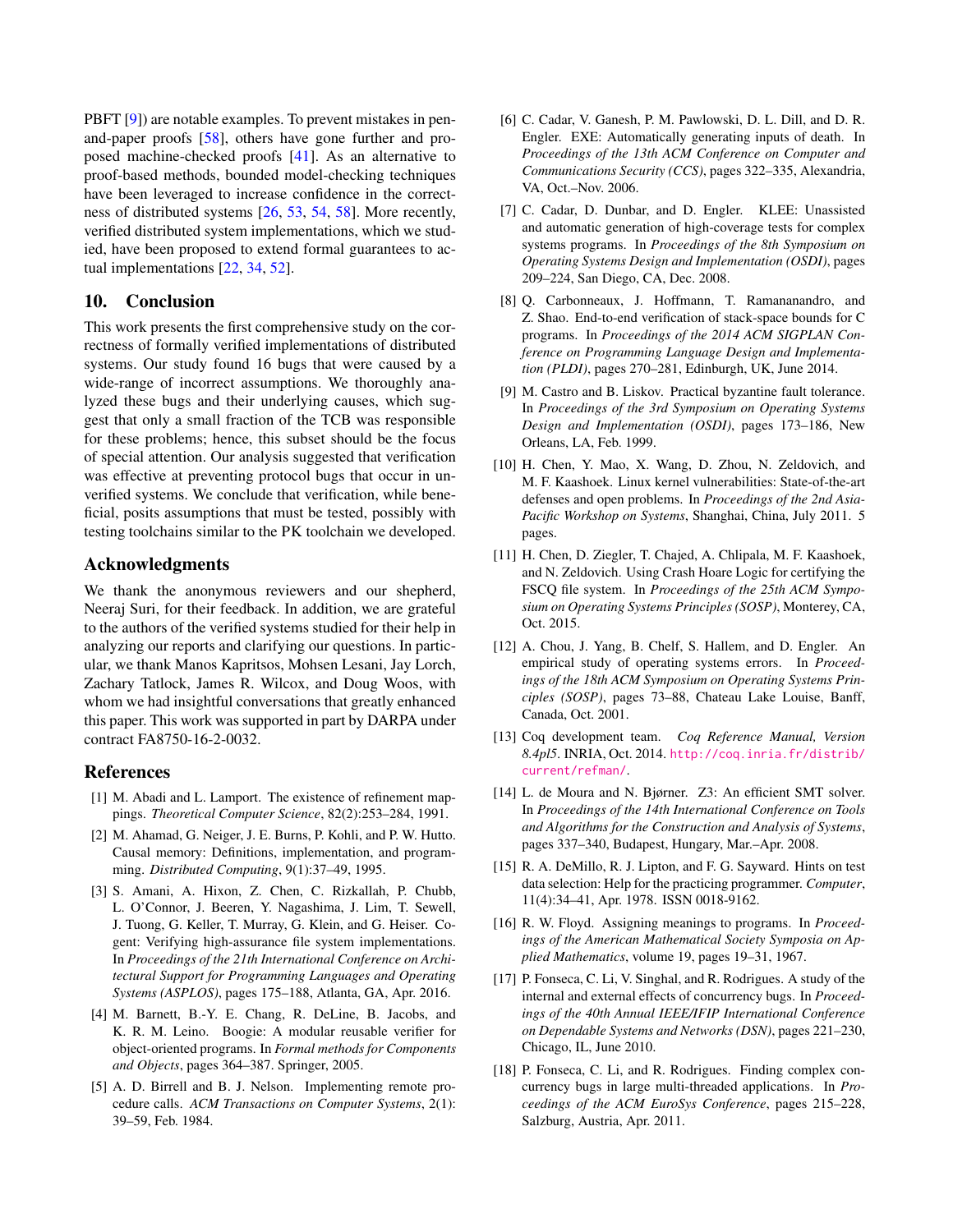- <span id="page-14-15"></span>[19] S. J. Garland and N. A. Lynch. Using I/O automata for developing distributed systems. *Foundations of Component-Based Systems*, 13:285–312, 2000.
- <span id="page-14-26"></span>[20] Z. Guo, S. McDirmid, M. Yang, L. Zhuang, P. Zhang, Y. Luo, T. Bergan, P. Bodik, M. Musuvathi, Z. Zhang, and L. Zhou. Failure recovery: When the cure is worse than the disease. In *Proceedings of the 14th Workshop on Hot Topics in Operating Systems (HotOS)*, Santa Ana Pueblo, NM, May 2013.
- <span id="page-14-21"></span>[21] A. Gupta, C. Popeea, and A. Rybalchenko. Predicate abstraction and refinement for verifying multi-threaded programs. In *Proceedings of the 38th ACM Symposium on Principles of Programming Languages (POPL)*, pages 331–344, Austin, TX, Jan. 2011.
- <span id="page-14-4"></span>[22] C. Hawblitzel, J. Howell, M. Kapritsos, J. R. Lorch, B. Parno, M. L. Roberts, S. Setty, and B. Zill. IronFleet: Proving practical distributed systems correct. In *Proceedings of the 25th ACM Symposium on Operating Systems Principles (SOSP)*, Monterey, CA, Oct. 2015.
- <span id="page-14-12"></span>[23] M. P. Herlihy and J. M. Wing. Linearizability: a correctness condition for concurrent objects. *ACM Transactions on Programming Languages Systems*, 12(3):463–492, 1990.
- <span id="page-14-16"></span>[24] C. A. R. Hoare. An axiomatic basis for computer programming. *Communications of the ACM*, 12(10):576–580, Oct. 1969.
- <span id="page-14-22"></span>[25] J. Hoenicke, R. Majumdar, and A. Podelski. Thread modularity at many levels: A pearl in compositional verification. In *Proceedings of the 44th ACM Symposium on Principles of Programming Languages (POPL)*, pages 473–485, Paris, France, Jan. 2017.
- <span id="page-14-2"></span>[26] C. Killian, J. W. Anderson, R. Jhala, and A. Vahdat. Life, death, and the critical transition: Finding liveness bugs in systems code. In *Proceedings of the 4th Symposium on Networked Systems Design and Implementation (NSDI)*, pages 243–256, Cambridge, MA, Apr. 2007.
- <span id="page-14-7"></span>[27] G. Klein, K. Elphinstone, G. Heiser, J. Andronick, D. Cock, P. Derrin, D. Elkaduwe, K. Engelhardt, M. Norrish, R. Kolanski, T. Sewell, H. Tuch, and S. Winwood. seL4: Formal verification of an OS kernel. In *Proceedings of the 22nd ACM Symposium on Operating Systems Principles (SOSP)*, pages 207–220, Big Sky, MT, Oct. 2009.
- <span id="page-14-14"></span>[28] L. Lamport. Time, clocks, and the ordering of events in a distributed system. *Communications of the ACM*, 21(7):558– 565, July 1978.
- <span id="page-14-5"></span>[29] L. Lamport. The temporal logic of actions. *ACM Transactions on Programming Languages and Systems*, 16(3):872– 923, 1994.
- <span id="page-14-10"></span>[30] L. Lamport. The part-time parliament. *ACM Transactions on Computer Systems*, 16(2):133–169, 1998.
- <span id="page-14-13"></span>[31] C. Lee, S. J. Park, A. Kejriwal, S. Matsushita, and J. Ousterhout. Implementing linearizability at large scale and low latency. In *Proceedings of the 25th ACM Symposium on Operating Systems Principles (SOSP)*, pages 71–86, Monterey, CA, Oct. 2015.
- <span id="page-14-17"></span>[32] K. R. M. Leino. Dafny: An automatic program verifier for functional correctness. In *Proceedings of the 16th International Conference on Logic for Programming, Artificial Intel-*

*ligence and Reasoning (LPAR)*, pages 348–370, Dakar, Senegal, Apr.–May 2010.

- <span id="page-14-8"></span>[33] X. Leroy. Formal verification of a realistic compiler. *Communications of the ACM*, 52(7):107–115, July 2009.
- <span id="page-14-6"></span>[34] M. Lesani, C. J. Bell, and A. Chlipala. Chapar: Certified causally consistent distributed key-value stores. In *Proceedings of the 43rd ACM Symposium on Principles of Programming Languages (POPL)*, pages 357–370, St. Petersburg, FL, Jan. 2016.
- <span id="page-14-23"></span>[35] Z. Li, S. Lu, S. Myagmar, and Y. Zhou. CP-Miner: A tool for finding copy-paste and related bugs in operating system code. In *Proceedings of the 6th Symposium on Operating Systems Design and Implementation (OSDI)*, pages 289–302, San Francisco, CA, Dec. 2004.
- <span id="page-14-0"></span>[36] B. Liskov. Primitives for distributed computing. In *Proceedings of the 7th ACM Symposium on Operating Systems Principles (SOSP)*, pages 33–42, Pacific Grove, CA, Dec. 1979.
- <span id="page-14-3"></span>[37] X. Liu, Z. Guo, X. Wang, F. Chen, X. Lian, J. Tang, M. Wu, M. F. Kaashoek, and Z. Zhang. D<sup>3</sup>S: Debugging deployed distributed systems. In *Proceedings of the 5th Symposium on Networked Systems Design and Implementation (NSDI)*, pages 423–437, San Francisco, CA, Apr. 2008.
- <span id="page-14-9"></span>[38] W. Lloyd, M. J. Freedman, M. Kaminsky, and D. G. Andersen. Stronger semantics for low-latency geo-replicated storage. In *Proceedings of the 10th Symposium on Networked Systems Design and Implementation (NSDI)*, pages 313–328, Lombard, IL, Apr. 2013.
- <span id="page-14-24"></span>[39] L. Lu, A. C. Arpaci-Dusseau, R. H. Arpaci-Dusseau, and S. Lu. A study of Linux file system evolution. In *Proceedings of the 11th USENIX Conference on File and Storage Technologies (FAST)*, pages 31–44, San Jose, CA, Feb. 2013.
- <span id="page-14-18"></span>[40] S. Lu, S. Park, E. Seo, and Y. Zhou. Learning from mistakes: A comprehensive study on real world concurrency bug characteristics. In *Proceedings of the 13th International Conference on Architectural Support for Programming Languages and Operating Systems (ASPLOS)*, pages 329–339, Seattle, WA, Mar. 2008.
- <span id="page-14-27"></span>[41] T. Lu. Formal verification of the Pastry protocol using TLA+. In *Proceedings of the 1st International Symposium on Dependable Software Engineering: Theories, Tools, and Applications*, pages 284–299, Nov. 2015.
- <span id="page-14-20"></span>[42] G. C. Necula. Proof-carrying code. In *Proceedings of the 24th ACM Symposium on Principles of Programming Languages (POPL)*, pages 106–119, Paris, France, Jan. 1997.
- <span id="page-14-19"></span>[43] G. C. Necula and P. Lee. Safe kernel extensions without run-time checking. In *Proceedings of the 2nd Symposium on Operating Systems Design and Implementation (OSDI)*, pages 229–243, Seattle, WA, Oct. 1996.
- <span id="page-14-1"></span>[44] B. Nitzberg and V. Lo. Distributed shared memory: A survey of issues and algorithms. *Computer*, 24(8):52–60, Aug. 1991.
- <span id="page-14-11"></span>[45] D. Ongaro and J. Ousterhout. In search of an understandable consensus algorithm. In *Proceedings of the 2014 USENIX Annual Technical Conference*, pages 305–319, Philadelphia, PA, June 2014.
- <span id="page-14-25"></span>[46] T. J. Ostrand, E. J. Weyuker, and R. M. Bell. Predicting the location and number of faults in large software systems. *IEEE*